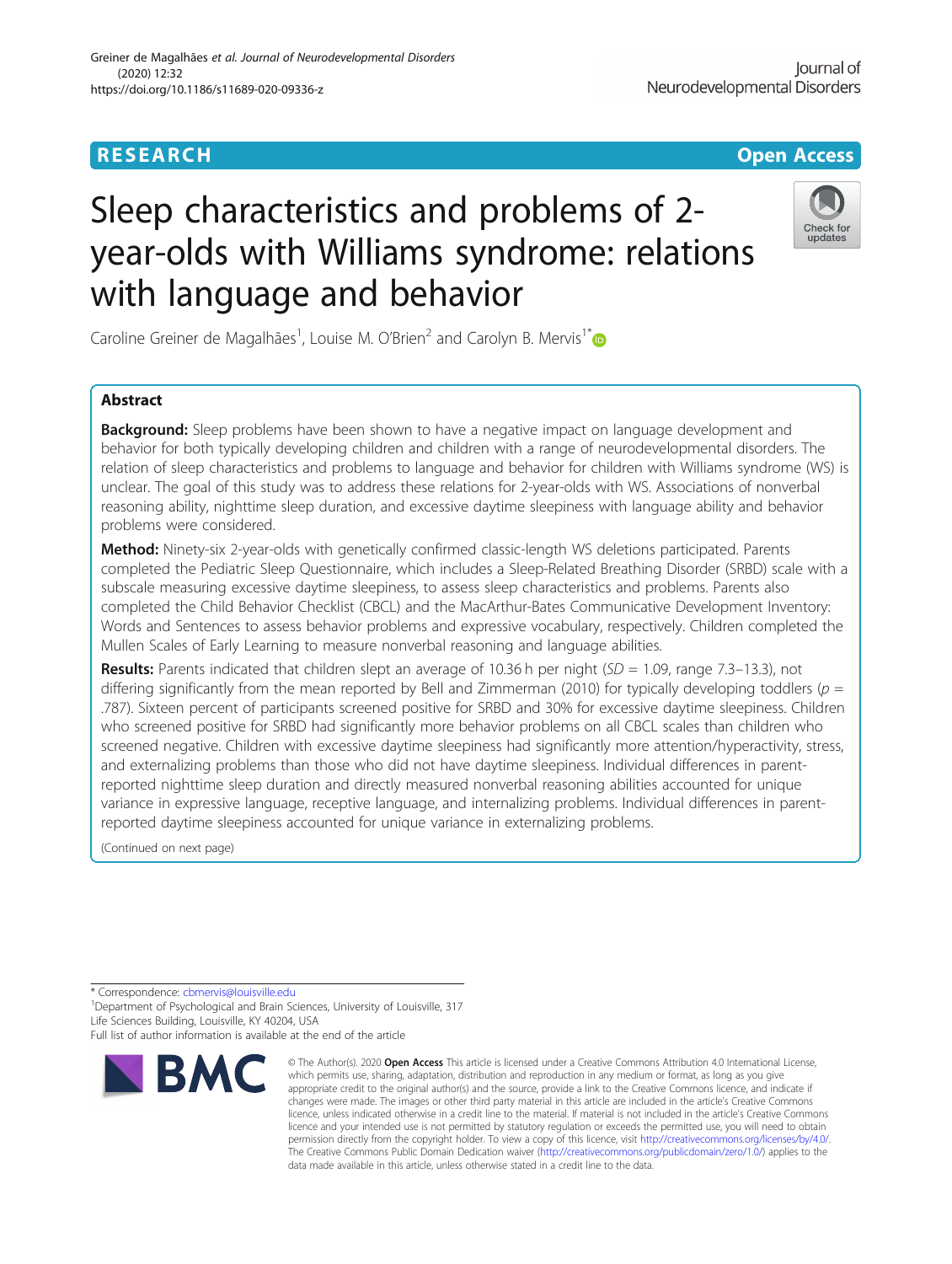# (Continued from previous page)

**Conclusions:** The relations of nighttime sleep duration, positive screens for SRBD, and excessive daytime sleepiness to language and behavior in toddlers with WS parallel prior findings for typically developing toddlers. These results highlight the importance of screening young children with WS for sleep problems. Studies investigating the efficacy of behavioral strategies for improving sleep in children with WS are warranted.

Keywords: Behavior problems, Language development, Neurodevelopmental disorders, Pediatrics, Sleep problems, Sleep-related breathing disorders, Sleepiness, Williams syndrome

# Background

Young children's sleep problems impact not only their daytime behavior [\[1](#page-14-0)] but also their parents' physical health, stress, and quality of life [[2\]](#page-14-0). Negative outcomes of sleep problems for typically developing (TD) children include language delay [[3](#page-14-0)–[5](#page-14-0)] and behavior problems [\[1](#page-14-0)]. Sleep problems are even more common among young children with neurodevelopmental disorders [[6](#page-14-0)–[10](#page-14-0)] and also have been associated with both more limited language ability [[11,](#page-14-0) [12\]](#page-14-0) and behavior problems [[13](#page-14-0)–[15\]](#page-14-0).

In the present study, we considered the sleep characteristics of a relatively large sample of 2-year-olds with Williams syndrome (WS), a neurodevelopmental disorder with a prevalence of 1 in 7500  $[16]$  live births caused by a microdeletion of 26–28 genes on chromosome 7q11.23 [[17](#page-14-0)], based on parent report on a validated sleep questionnaire. We also examined the relations between the children's sleep characteristics and their language development and behavior problems. The WS cognitive phenotype is characterized by mild to moderate developmental delay or intellectual disability including relative strengths in concrete language and nonverbal reasoning and considerable weakness in visuospatial construction [[18](#page-14-0), [19](#page-14-0)]. Almost all children with WS evidence language delay, ranging from mild to severe [\[20,](#page-14-0) [21](#page-14-0)]. More than half of children with WS meet DSM-IV criteria for an anxiety disorder (primarily specific phobia) and more than 60% meet DSM-IV criteria for ADHD [\[22\]](#page-14-0). The prevalence of clinically significant social, anxiety, and attention problems as reported by parents of children with WS on the Child Behavior Checklist (CBCL) [\[23\]](#page-14-0) is considerably higher than for the CBCL norming sample [\[24](#page-14-0)].

# Association of child sleep characteristics and problems to language and behavior

For young TD children, longer nighttime sleep duration is associated with better language development [[3](#page-14-0)–[5\]](#page-14-0), although the effect size usually is small. Smithson et al. [\[3](#page-14-0)] found that TD 24-month-olds with long nighttime sleep had significantly higher composite language scores on an examiner-administered standardized assessment than those with intermediate or short nighttime sleep. Lam et al. [[4\]](#page-14-0) reported that for TD preschoolers, nighttime sleep duration was significantly but weakly positively associated with receptive vocabulary ability as measured by an examiner-administered standardized assessment. Touchette et al. [[5\]](#page-14-0) found that children who consistently slept less than 10 h per night between the ages of 2.5–6 years were significantly more likely than children who consistently slept 10 or more hours per night to score at least 1 SD below the population mean on an examineradministered standardized assessment of receptive vocabulary at age 5 years. For young children with Down syndrome, nighttime sleep duration was significantly positively associated with parent-reported receptive vocabulary size but not with parent-reported expressive vocabulary size [[11\]](#page-14-0), and young children with Down syndrome who had at least 80% sleep efficiency had significantly larger parent-reported expressive vocabularies than children with lower sleep efficiency [\[12](#page-14-0)].

Sleep characteristics also are associated with behavior in young children. For TD children, shorter nighttime sleep duration is associated with difficulties in emotion regulation [[25](#page-14-0)], and both reduced nighttime sleep duration [\[5](#page-14-0), [26](#page-14-0)] and excessive daytime sleepiness [\[27\]](#page-14-0) have been associated with externalizing problems. There is consistent evidence of an association between sleep disturbance and ADHD symptoms [\[28](#page-14-0)–[32\]](#page-14-0). Although the association of sleep characteristics with behavior problems in young children with neurodevelopmental disorders is less often studied, published studies consistently identify problems. For example, for children with intellectual disability of mixed etiology, sleep problems were associated with externalizing behavior problems [\[13](#page-14-0)], and for children with autism spectrum disorder, shorter nighttime sleep duration was associated both with increased parent-reported behavior problems as measured by the CBCL [\[14\]](#page-14-0) and with greater difficulty in social interaction and higher overall diagnostic characteristics of autism [\[15\]](#page-14-0).

In the present study, we also were interested in Sleep-Related Breathing Disorder (SRBD), a spectrum of breathing disturbances ranging from habitual snoring to obstructive sleep apnea with a prevalence of 1–10% for the general pediatric population [[33](#page-14-0)]. Tamana et al. [[34](#page-14-0)] found that TD 2-year-olds who screened positive for SRBD (as measured by the SRBD scale from the Pediatric Sleep Questionnaire, PSQ [[35\]](#page-14-0)) are at greater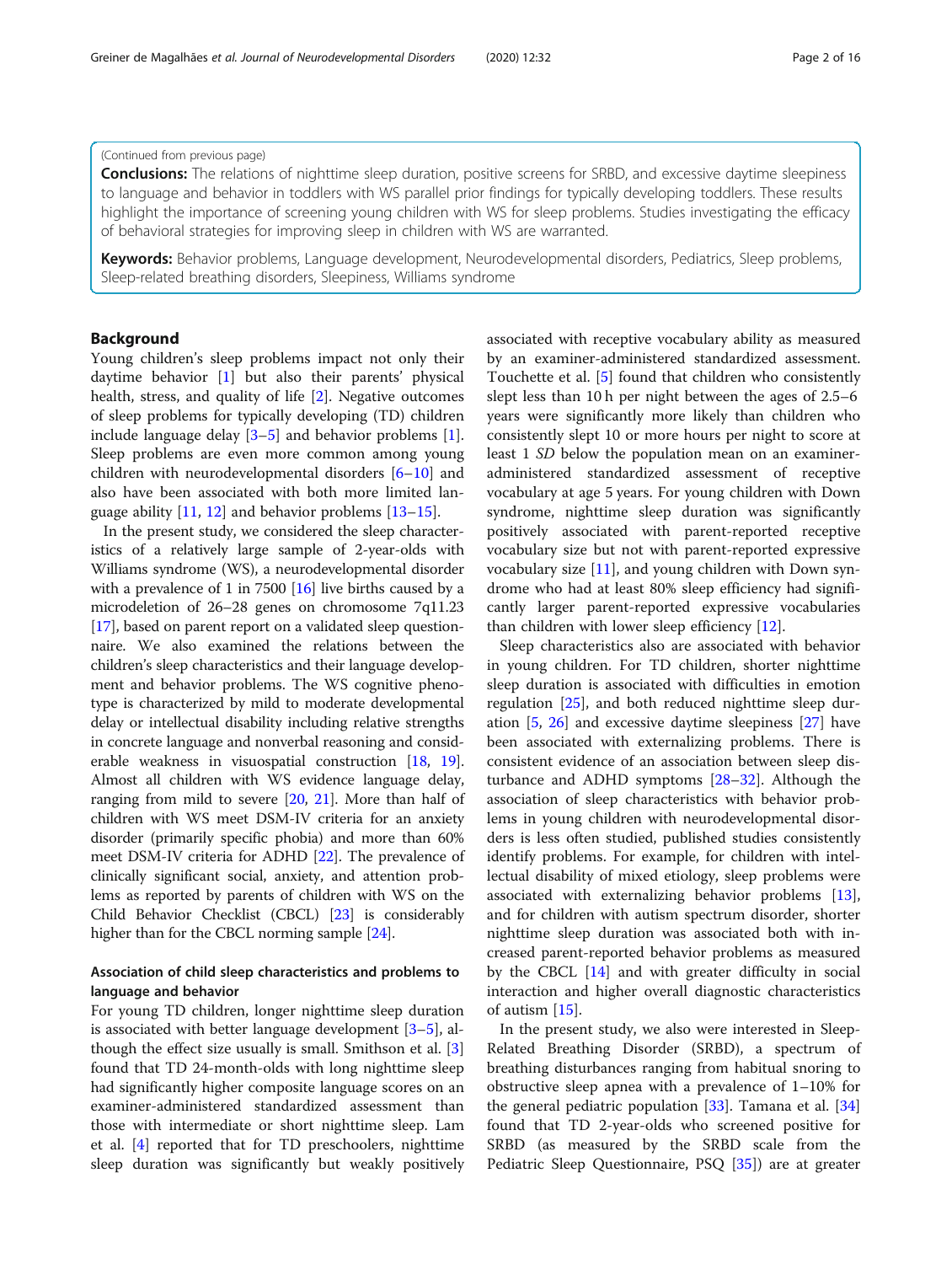risk for internalizing behavioral problems. Smithson et al. [\[3\]](#page-14-0) found that TD 24-month-olds with persistent sleep-disordered breathing symptoms from age 3 months to age 24 months scored significantly lower on an examiner-administered standardized language assessment than children who did not have persistent symptoms. In addition, TD 4–10-year-olds with SRBD have lower cognitive/language abilities than children who do not have SRBD [[36](#page-14-0), [37\]](#page-15-0). Furthermore, TD 5-7-year-olds with primary snoring are rated by their parents as having more attention problems, social problems, and anxious/depressive symptoms and score lower on some measures of language and visuospatial abilities relative to children without a history of snoring [\[38](#page-15-0)]. More generally, a meta-analysis indicated that TD children with SRBD have more attention deficit/hyperactivity symptomatology than do TD children who do not have SRBD [\[39\]](#page-15-0). Similar results have been reported for children with Down syndrome who have SRBD [[40](#page-15-0)].

# Sleep characteristics and problems in children with Williams syndrome

Studies addressing sleep characteristics and problems of individuals with WS have primarily used parent report measures. In the only study that focused on infants (mean age 20 months), the proportion of parents who reported that their child had sleep problems was similar to that for parents of similarly aged TD controls [\[10](#page-14-0)]. Nighttime sleep duration for full-term infants with WS did not differ significantly from that for TD controls [[10\]](#page-14-0). Beyond infancy, findings have consistently indicated that children with WS have more sleep problems than age-matched TD children, including sleep anxiety, bedtime resistance, sleep onset delay, frequent night waking, general restlessness, and excessive daytime sleepiness [[10,](#page-14-0) [11](#page-14-0), [41](#page-15-0)–[47\]](#page-15-0). Findings regarding nighttime sleep duration are less consistent with some authors reporting no significant differences in total time slept [[42](#page-15-0)–[44,](#page-15-0) [46\]](#page-15-0) and others reporting that children with WS sleep less on average than same-aged TD children [[10,](#page-14-0) [11](#page-14-0), [47](#page-15-0)].

In keeping with caregiver reports of increased sleep difficulties, children with WS evidence increased bedtime cortisol and a less pronounced rise in melatonin levels relative to TD children [\[48](#page-15-0), [49](#page-15-0)]. Overnight polysomnography findings have indicated that individuals with WS had decreased sleep efficiency, increased respiratory-related arousals, increased slow wave sleep [[41\]](#page-15-0), increased non-rapid eye movement percentage, and decreased rapid eye movement sleep percentage and irregular sleep cycles relative to TD controls [[50](#page-15-0), [51](#page-15-0)].

Two small-sample studies have examined the relation between parent-reported nighttime sleep duration and parent-reported vocabulary size in young children with WS. Axelsson et al. [\[47](#page-15-0)], in a study of 14 children aged

18–48 months, found a significant positive concurrent effect between nighttime sleep duration and expressive vocabulary size as measured by the MacArthur Communicative Development Inventory: Words and Gestures [[52\]](#page-15-0)  $(p = .021)$  after taking into account the linear contribution of chronological age. However, the concurrent nonlinear effect of chronological age, which would be expected to be considerable for vocabulary growth over this age range [\[53](#page-15-0), [54\]](#page-15-0), was not considered, making the finding difficult to interpret. D'Souza et al. [[11](#page-14-0)], in a study of 30 children aged 9–52 months using the Oxford University version of the MacArthur Communicative Development Inventory: Words and Gestures, found a significant concurrent effect of nighttime sleep duration on receptive vocabulary size ( $p = .048$ ) but not expressive vocabulary size ( $p = .061$ ) after taking the concurrent nonlinear effect of chronological age into consideration. The authors note that if there had been any correction for multiple comparisons, neither effect would have been significant.

Relations between behavior and various sleep variables for children with WS were considered in two prior studies with relatively small sample sizes. Mason et al. [[41](#page-15-0)] found no significant differences between children with WS who had ADHD features and those who did not on a variety of sleep measures. Axelsson et al. [\[47\]](#page-15-0) found no significant differences in nighttime sleep duration between children who scored in the normal range on the CBCL—1.5–5 [\[23](#page-14-0)] Emotional Reactivity and Attention Problem scales and those who scored in the borderline or clinical range on these scales.

#### Current study

Previous studies of sleep in children with WS have included relatively small samples spread over relatively broad age ranges and compared the children with WS to relatively small samples of TD children. In the present study, we took a different approach, focusing on a considerably larger sample  $(N = 96)$  of children with WS over a very narrow age range (24–35 months). This strategy allowed us to provide a detailed overview of sleep characteristics for 2-year-olds with WS as reported by their parents on a well-validated questionnaire, the PSQ [[35\]](#page-14-0), and to evaluate possible relations of sleep characteristics to language abilities and behavior problems. We also compared parent-reported nighttime sleep duration for the present sample to the parent-reported nighttime sleep duration for TD toddlers in a large previously published sample [[55\]](#page-15-0). Based on prior literature for TD children [[5,](#page-14-0) [26,](#page-14-0) [34,](#page-14-0) [36,](#page-14-0) [37\]](#page-15-0), we expected that toddlers with WS who screened positive on the SRBD scale or had excessive daytime sleepiness would have more limited language abilities and more behavior problems than those who screened negative. In addition, based on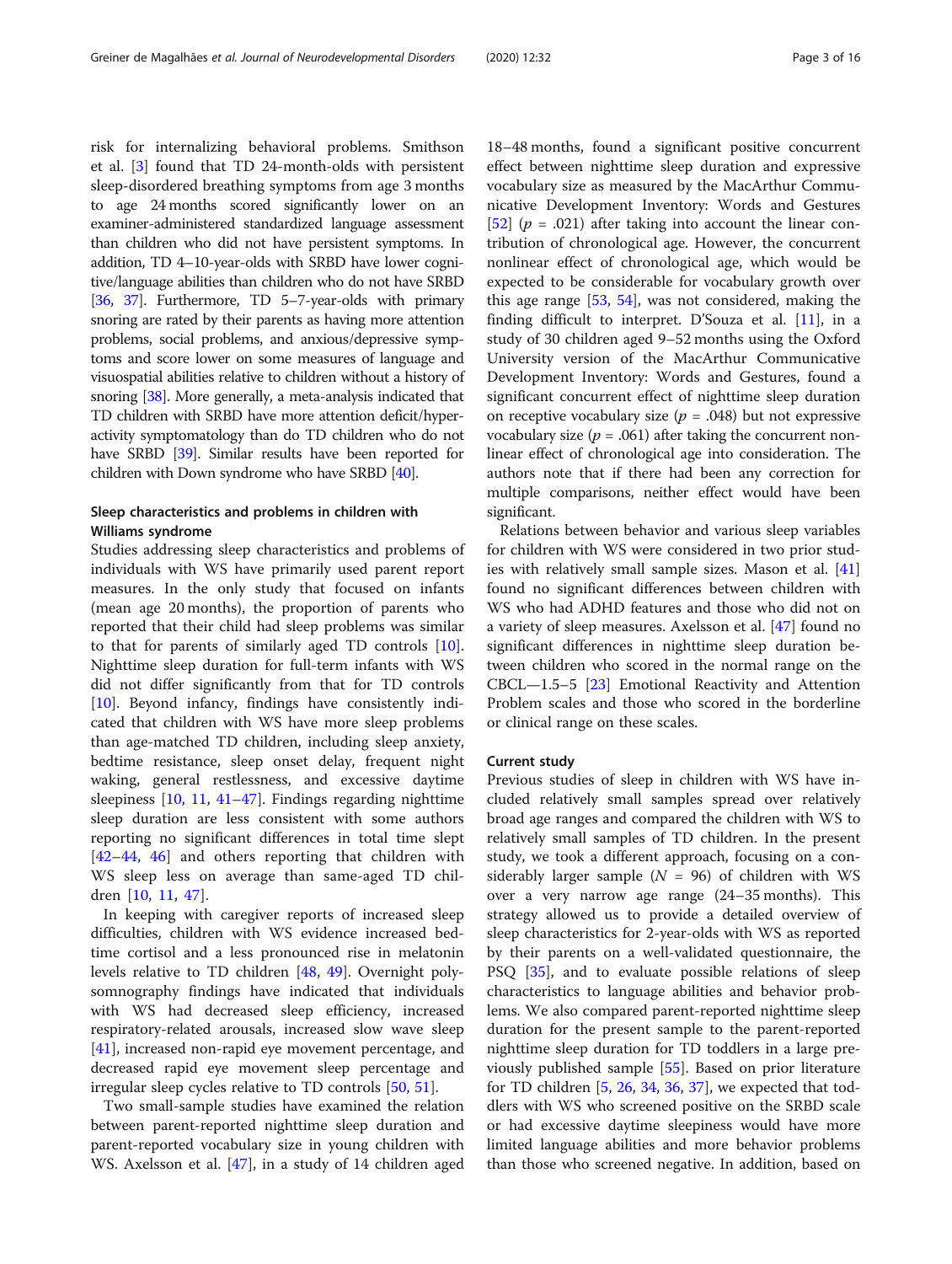prior literature regarding TD children [\[25\]](#page-14-0), we expected that nighttime sleep duration would account for a significant amount of variance in individual differences in behavior problems and, based on prior literature regarding both TD children [\[4](#page-14-0)] and the two small studies of children with WS [[11,](#page-14-0) [47\]](#page-15-0), we expected that nighttime sleep duration would account for a significant amount of variance in individual differences in expressive and receptive language, although the effect sizes were expected to be small. Based on the TD literature [\[26](#page-14-0), [27\]](#page-14-0) and the neurodevelopmental disorders literature (e.g., [\[56\]](#page-15-0)), we also expected that excessive daytime sleepiness would account for a significant amount of variance in externalizing problems.

# Method

# Participants

Children were included in this study if they had a genetically confirmed classic-length deletion of the WS region, were between the ages of 2.00 and 2.99 years, and did not also have another syndrome associated with intellectual disability. The final sample included 96 toddlers (40 girls, 56 boys) with genetically confirmed classic-length WS deletions ranging in age from 2.00 to 2.98 years ( $M = 2.31$  years,  $SD = 0.31$ ,  $Mdn = 2.16$ ). The racial/ethnic distribution was 83 White non-Hispanic (86.5%), three White Hispanic (3.1%), two Asian non-Hispanic (2.1%), seven biracial non-Hispanic (7.2%), and one biracial Hispanic (1%). English was the native language of all 96 participants; six participants also had some exposure to another language. Participants were from 31 states in the USA (including all four US census districts) and the District of Columbia. One additional 2-year-old with a genetically confirmed classic WS deletion was excluded from the final sample because he also had a chromosome 15q13.3 deletion. Data collection began in February 2006 and ended in June 2019.

# Measures

## Pediatric Sleep Questionnaire (PSQ)

The PSQ [\[35](#page-14-0)] is a validated gold standard parent report measure of sleep problems in children aged 2–18 years. It includes a 22-item SRBD scale which has three subscales: Snoring (4 items), Sleepiness (4 items), and Behavior (6 items). For most items, response choices are no/yes/do not know. Items addressing symptoms of inattention or hyperactivity are rated on a 4-point Likert scale that was converted to a no  $(0 \text{ or } 1)/\text{yes } (2 \text{ or } 3)$ scale. Chervin et al. [[35](#page-14-0)] considered a child to have SRBD if the parent answered at least 33% of the items affirmatively. Parents of all participants responded "yes" to the item regarding nocturnal enuresis, which is developmentally appropriate for 2-year-olds. Thus, this item was excluded from the SRBD scale and a child was considered to have a positive screen for SRBD if s/he received at least 7 of the remaining 21 points. For the Snoring and Sleepiness subscales, a child was considered to screen positive if s/he received at least one point (at least one yes response). For the Behavior subscale, a child was considered to screen positive if s/he received at least two points (at least two yes responses). Chervin et al. [[35\]](#page-14-0) showed that the SRBD scale and its three subscales had high reliability and validity when compared to polysomnography objective criteria and concluded that the PSQ was an appropriate measure to use when polysomnography was not practical.

The PSQ also includes questions addressing other sleep characteristics such as difficulty falling asleep at night, difficult bedtime routines, or taking medication for sleep. These responses were analyzed to provide descriptive information regarding the sample. Parent responses to PSQ questions regarding when the child goes to bed at night, when s/he wakes up in the morning, and how long it takes her/him to fall asleep were used to calculate how many hours the child slept per night on average (nighttime sleep duration).

#### Child Behavior Checklist for ages 1.5–5 (CBCL)

The CBCL [\[23](#page-14-0)] is a parent report measure of problem behaviors. Each behavior is rated on a 0 (not true), 1 (somewhat or sometimes true), or 2 (very true or often true) scale. The CBCL yields three higher-order factor scales: Internalizing Problems, Externalizing Problems, and Total Problems. We also considered parent ratings on the five Diagnostic and Statistical Manual of Mental Disorders-5 (DSM-5)-based scales and on the Stress Problems and Sleep Problems scales. T scores range from 28 (Externalizing, Total) or 29 (Internalizing) to 100 on the higher-order scales and from 50 to 100 on the other scales.

## Mullen Scales of Early Learning (MSEL)

The MSEL [[56](#page-15-0)] is a standardized assessment of early cognitive and language abilities for very young children. For the present study, performance on the Visual Reception (measuring primarily nonverbal reasoning), Expressive Language, and Receptive Language scales was considered. Performance on the Fine Motor scale was not included because of extremely limited variability; 49 of the 96 participants  $(51%)$  earned the lowest possible T score. For the general population, the mean  $T$  score for each scale is 50  $(SD = 10, \text{ range } 20 - 80).$ 

# MacArthur-Bates Communicative Development Inventory: Words and Sentences 2nd edition [CDI]

The CDI [\[57](#page-15-0)] is a parent report measure addressing children's vocabulary and grammatical abilities. The 680-item Vocabulary Checklist from the CDI: Words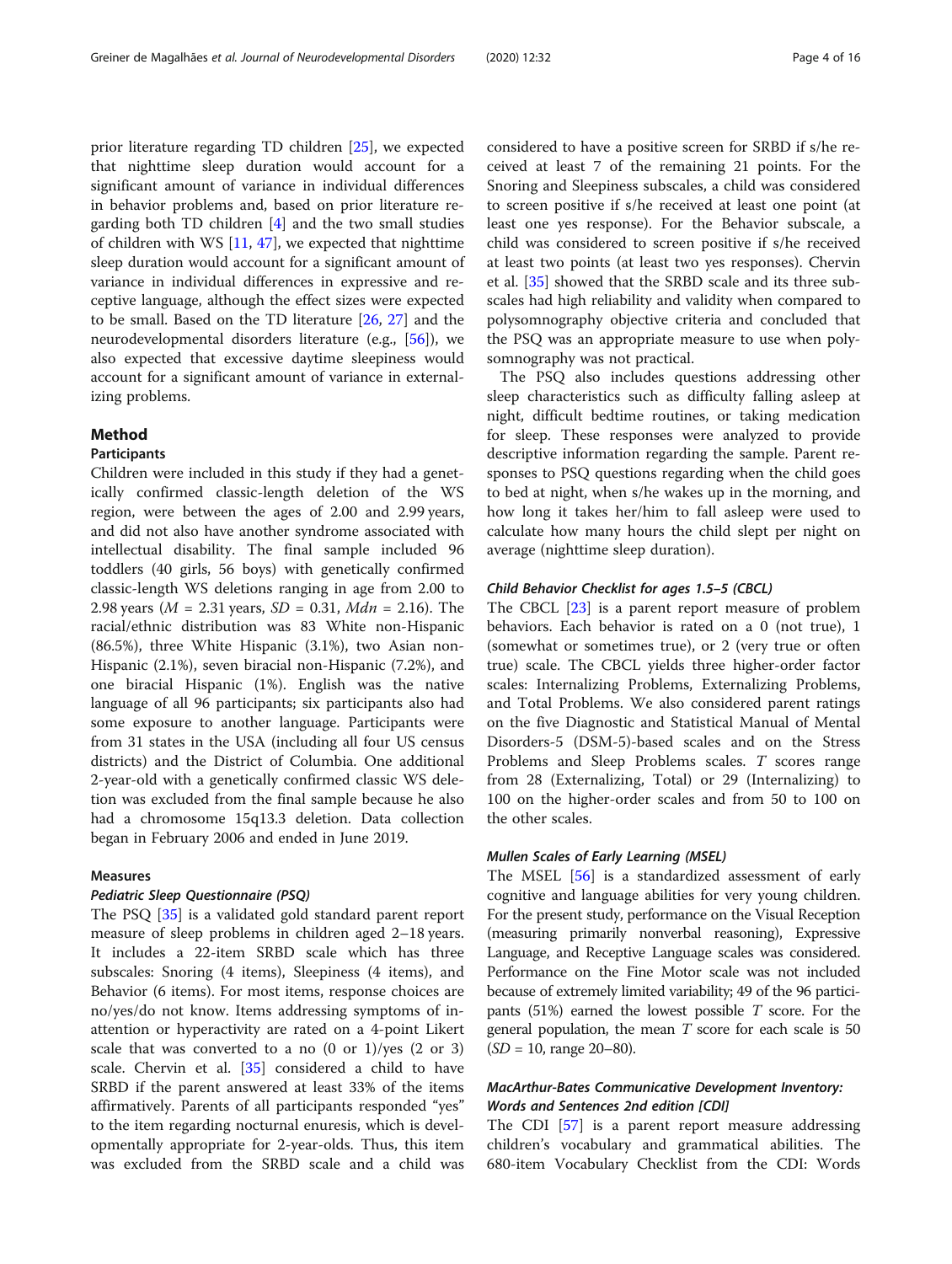and Sentences form was used as a measure of the child's expressive vocabulary (EV). Parents were given detailed instructions [\[21\]](#page-14-0) to ensure that they only included words that their child both understood and said/signed spontaneously. The child's EV was the total number of words the parent marked as says/signs. To facilitate comparisons involving children of different ages, Mervis et al. [[58\]](#page-15-0) normed the CDI Expressive Vocabulary Checklist for children with WS aged 18–48 months in 1-month intervals [mean standard score  $(SS) = 100$ ,  $SD = 15$ ]. The concurrent validity of CDI-EV SS for the present sample of children was excellent, as indicated by the correlation of CDI-EV SS with MSEL Expressive Language T score,  $r = .88$ .

# Study procedures

This study was approved by the University of Louisville's Institutional Review Board, and parents/legal guardians of all participants provided written informed consent. All measures were administered according to the standardized procedures. The PSQ and CBCL were mailed to parents a few days in advance of their child's assessment and parents were asked to bring the completed forms with them. On the day of the assessment, parents filled out the CDI with one of the researchers while a second researcher administered the MSEL to the child. The parent report measures were completed by the child's mother or by both parents together.

#### Statistical analyses

Data were analyzed using IBM SPSS v. 25. Due to uneven sample sizes, nonparametric Mann-Whitney U tests were performed to compare the group of children who screened positive on the SRBD scale to the remaining children. The same procedure was used to compare the group of children who screened positive on each of the SRBD subscales to the children who screened negative. Using the program provided by Lenhard and Lenhard  $[59]$  $[59]$ , Cohen's d was calculated as a measure of effect size  $(0.20)$  = small effect,  $0.50$  = medium, 0.80 = large). The Holm-Bonferroni correction for multiple comparisons was used to ensure that the target  $\alpha$  value of  $p < .05$ , 2-tailed, was maintained.

Pearson correlations were used to compute bivariate relations between the sleep measures and the language, nonverbal reasoning, and behavior problems measures. For the correlational analyses,  $\alpha$  was set at  $p < .01$ , 2tailed. Two sets of five linear multiple regressions were performed with the language variables CDI-EV SS, MSEL Expressive Language T, and MSEL Receptive Language  $T$  and the behavior variables CBCL Internalizing Problems T and CBCL Externalizing Problems T as the dependent variables. For the first set, MSEL Visual Reception  $T$  and nighttime sleep duration were meancentered and entered as the predictors. For the second set, MSEL Visual Reception T and sleepiness score were mean-centered and entered as the predictors. All linear multiple regression assumptions were met and no outliers were identified. All independent variables were entered at the same time. Cohen's  $f^2$  was used to measure effect size  $(0.02 = \text{small effect}, 0.15 = \text{medium}, 0.35)$ = large). The Holm-Bonferroni correction for multiple comparisons was used for the multiple regression analyses to ensure that the target  $\alpha$  value of  $p < .05$ , 2-tailed, was maintained.

# Results

## Full sample: descriptive statistics

Descriptive statistics for the PSQ SRBD scale and its subscales are presented in Table 1. Of the 15 children (15.6%) who screened positive on the SRBD scale, 10 were boys and five were girls. For the full sample, descriptive statistics are reported in Table [2](#page-5-0) for sleep latency, nighttime sleep duration (number of hours in bed minus amount of time to fall asleep), and CBCL T scores and in Table [S1](#page-13-0) for CDI-EV SS and MSEL T scores.

As shown in Fig. [1](#page-6-0), nighttime sleep duration was normally distributed. As indicated in Table [2,](#page-5-0) mean nighttime sleep duration was  $10.36 \pm 1.1$  h, which did not differ significantly from that reported by Bell and Zimmerman [\[55](#page-15-0)] for 822 TD toddlers  $(10.4 \pm 1.4 h)$ ,  $t(916) = -0.270$ ,  $p = .787$ . Children took a median of 30 min to fall asleep, with 23% ( $n = 22$ ) of the sample taking more than 45 min.

To provide further descriptive information regarding sleep for 2-year-olds with WS, parent responses to several other questions on the PSQ were considered.

**Table 1** Descriptive statistics for the Pediatric Sleep Questionnaire SRBD scale and subscales

| SRBD scale or subscale | N  | Maximum possible score | M(SD)       | Mdn (IQR)           | Range    | $N$ positive $(\%)$ |
|------------------------|----|------------------------|-------------|---------------------|----------|---------------------|
| SRBD <sup>b</sup>      | 96 | 21 <sup>a</sup>        | 3.74(2.72)  | $3.00(2.00 - 5.75)$ | $0 - 11$ | 15 (15.6%)          |
| Snoring                | 92 | 4                      | 0.41(0.76)  | $0(0-1)$            | $0 - 3$  | 26 (28.3%)          |
| Sleepiness             | 70 | 4                      | 0.51(0.93)  | $0(0-1)$            | $0 - 4$  | 21 (30.0%)          |
| Behavior               | 96 | 6                      | 1.99 (1.65) | $2(1-3)$            | $0 - 6$  | 75 (78.1%)          |

SRBD Sleep-Related Breathing Disorder, IQR interquartile range

<sup>a</sup>Score of 7 or higher on the SRBD scale, 1 or higher on the Snoring and Sleepiness subscales, and 2 or higher on the Behavior subscale

b The 22nd item, measuring nocturnal enuresis, was excluded because nocturnal enuresis is developmentally appropriate for 2-year-olds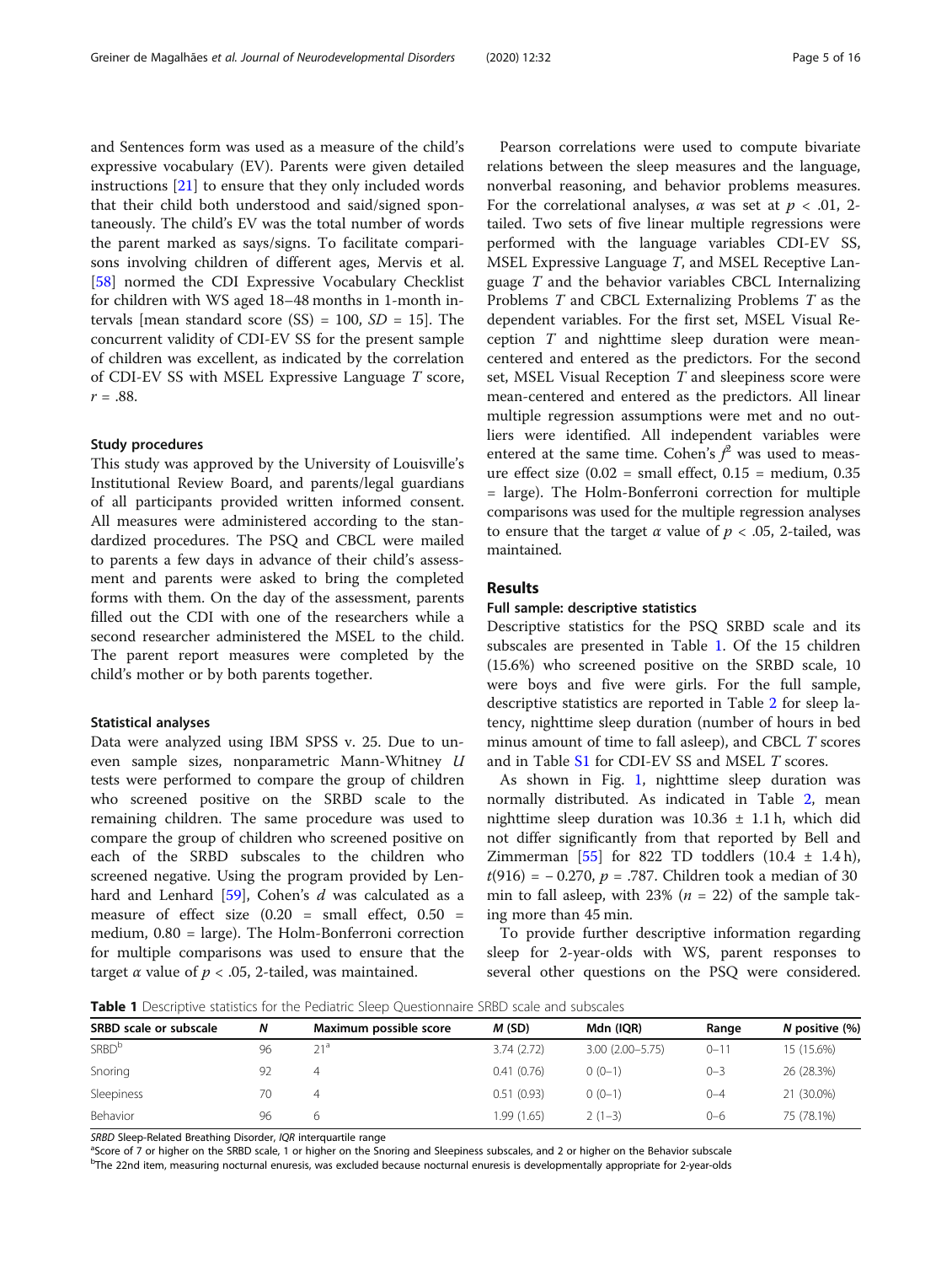| <b>Measure</b>                     | M(SD)         | Mdn (IQR)       | Range <sup>a</sup> |
|------------------------------------|---------------|-----------------|--------------------|
| Sleep latency (min)                | 35.35 (21.56) | $30(20-45)$     | $5 - 90$           |
| Nighttime sleep duration (hr)      | 10.36 (1.09)  | $10.5(9.8-11)$  | $7.3 - 13.3$       |
| CDI-EV SS                          | 99.50 (11.04) | 98 (90.5-108)   | $84 - 130$         |
| MSEL T scores                      |               |                 |                    |
| MSEL Expressive Language T         | 32.20 (10.08) | $30(22.3 - 38)$ | $20 - 58$          |
| MSEL Receptive Language T          | 31.93 (11.66) | $31.5(20-41)$   | $20 - 56$          |
| MSEL Visual Reception T            | 31.69 (10.16) | $31(20-40)$     | $20 - 56$          |
| CBCL DSM-5-based scales            |               |                 |                    |
| Depressive Problems T              | 58.01 (6.78)  | $56(52-62.3)$   | $50 - 77$          |
| Anxiety Problems T                 | 51.38 (2.69)  | $50(50-51)$     | $50 - 60$          |
| Autism Spectrum Problems T         | 56.32 (7.27)  | $54(51-61)$     | $50 - 87$          |
| Attention/Hyperactivity Problems T | 55.93 (6.72)  | 54 (50-60)      | $50 - 76$          |
| Oppositional Defiant Problems T    | 52.16 (4.77)  | $50(50-52)$     | $50 - 77$          |
| CBCL 2007 Scale                    |               |                 |                    |
| Stress Problems T                  | 54.29 (6.27)  | $51(51 - 56.8)$ | $50 - 85$          |
| CBCL Higher-order Factor Scales    |               |                 |                    |
| Internalizing Problems T           | 50.63 (8.14)  | 49 (45-57.5)    | $29 - 68$          |
| Externalizing Problems T           | 49.63 (9.81)  | 49 (42-55.8)    | $32 - 80$          |
| Total Problems T                   | 51.42 (8.65)  | $52(44-57)$     | $31 - 73$          |

<span id="page-5-0"></span>**Table 2** Descriptive statistics for the full sample ( $N = 96$ ) for sleep latency, nighttime sleep duration, CDI-EV SS, MSEL T scores, and CBCL T scores

CDI-EV SS MacArthur-Bates Communicative Development Inventory: Words and Sentences expressive vocabulary standard score, MSEL Mullen Scales of Early Learning, CBCL Child Behavior Checklist, IQR interquartile range, min minutes, hr hours, DSM-5 Diagnostic and Statistical Manual of Mental Disorders-5 <sup>a</sup> Lowest possible score: CDI-EV SS at 24 months = 84; MSEL T score = 20

Parents of 57 of the 96 children (59.4%) indicated that their child had difficulty falling asleep. Thirteen children (out of 95, 13.7%) were reported to wake up more than twice per night and 26 (out of 95, 27.4%) had difficulty falling back asleep if they woke up at night. Parents of 27 (out of 91, 29.7%) indicated that their child had restless sleep and parents of 17 (out of 95, 17.9%) indicated their child had a difficult bedtime routine. Thirteen children (out of 96, 13.5%) took medication for sleep: 12 (12.5%) took melatonin (one of whom also took Clonazepam and another of whom also took Periactin, an antihistamine) and one took only Periactin. Not surprisingly given the participants' ages, 85 (out of 95, 89.5%) took a daytime nap.

Descriptive statistics for the sleep, language, cognitive, and behavioral measures for the full sample are provided in Table 2. Sleep latency, nighttime sleep duration, SRBD score, and Sleepiness score were not significantly related to CDI-EV SS or to the child's age; the absolute value of these correlations ranged from .01 ( $p = .945$ ) to .20 ( $p = .100$ ). As indicated in Table [3,](#page-6-0) sleep latency was significantly negatively correlated with nighttime sleep duration, and SRBD score was significantly negatively related to MSEL Receptive Language T. None of the other correlations between the sleep variables and MSEL

T scores was significant. Few significant relations were found between either sleep latency or nighttime sleep duration and CBCL T scores. In contrast, most of the correlations between SRBD or Sleepiness scores and CBCL T scores were statistically significant.

# Comparison of children who did or did not screen positive on the PSQ SRBD scale and subscales

Descriptive statistics for sleep latency, nighttime sleep duration, and CBCL  $T$  scores are reported in Table [4](#page-7-0), separately for children who did/did not screen positive for the SRBD scale and children who did/did not screen positive for the Sleepiness subscale. As indicated in the table, there were no significant differences between those who screened positive compared to those who did not for either sleep latency or nighttime sleep duration. In contrast, the SRBD-positive screen group evidenced significantly more difficulties than the SRBD-negative screen group on all of the CBCL scales and higher-order factors. Those who screened positive on the Sleepiness scale demonstrated significantly more problems on the Attention Deficit/Hyperactivity and Stress scales and the Externalizing and Total factor scales than those who screened negative.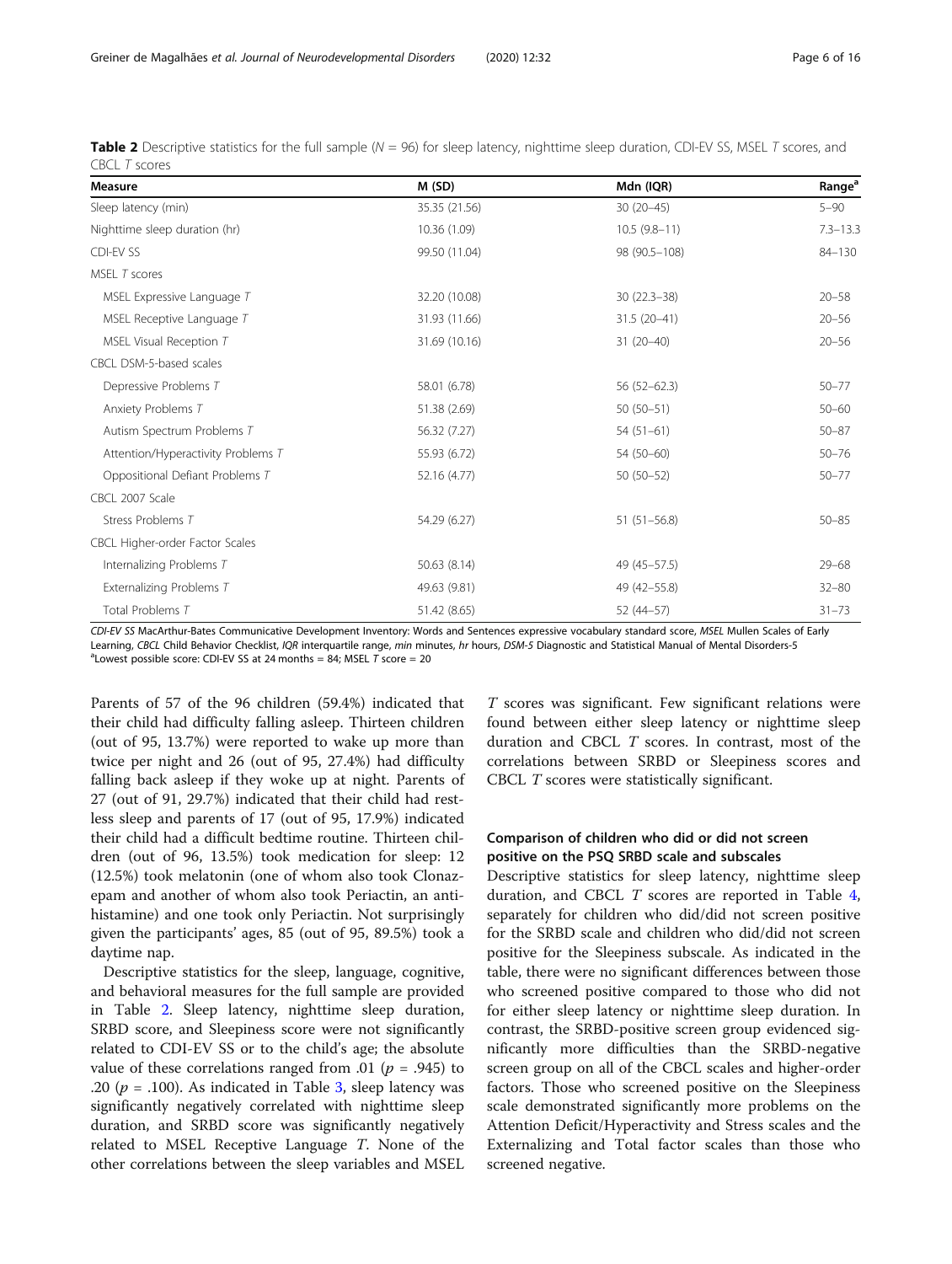<span id="page-6-0"></span>

Descriptive statistics for performance on the language and nonverbal reasoning measures as a function of positive/negative screen for SRBD and for Sleepiness are provided in Table [S1.](#page-13-0) As indicated in the table, after Holm-Bonferroni corrections, there were no significant differences on any of these measures between children with or without a positive screen on either the SRBD scale or the Sleepiness subscale.

We also compared the sleep latency and nighttime sleep duration of children with positive and negative screens on the SRBD Snoring subscale and the SRBD Behavior subscale. For the Snoring subscale, those who screened positive took significantly longer to fall sleep  $(N = 26, Mdn = 42.50, M = 45.35, SD = 23.16)$  than those who screened negative ( $N = 66$ ,  $Mdn = 30.00$ ,  $M =$ 31.29,  $SD = 19.83$ ,  $Z = 2.81$ ,  $p = .005$ , Cohen's  $d = 0.61$ .

| Table 3 Bivariate correlations among sleep measures, CBCL T scores, and MSEL T scores |  |
|---------------------------------------------------------------------------------------|--|
|---------------------------------------------------------------------------------------|--|

|                                         | Sleep latency | Nighttime sleep duration | <b>SRBD</b> score | Sleepiness score |
|-----------------------------------------|---------------|--------------------------|-------------------|------------------|
| CBCL Depressive Problems T              | $.34*$        | $-.31*$                  | $.63***$          | $.52***$         |
| CBCL Anxiety Problems T                 | .04           | $-.27*$                  | .18               | $-.06$           |
| CBCL Autism Spectrum Problems T         | .04           | $-.08$                   | $.31*$            | .15              |
| CBCL Attention/Hyperactivity Problems T | .01           | $-.19$                   | $.58***$          | $.50**$          |
| CBCL Oppositional Defiant Problems T    | $-.15$        | .12                      | $.35*$            | $.32*$           |
| CBCL Stress Problems T                  | .05           | $-.08$                   | $.48***$          | $.37*$           |
| CBCL Sleep Problems T                   | $.34*$        | $-.30*$                  | $.51***$          | $.46***$         |
| CBCL Internalizing Problems T           | .08           | $-.22$                   | $.45***$          | .17              |
| CBCL Externalizing Problems T           | .03           | $-.02$                   | $.55***$          | $.50**$          |
| CBCL Total Problems T                   | .18           | $-.20$                   | $.67***$          | $.50**$          |
| MSEL Expressive Language T              | $<-.01$       | .17                      | $-.18$            | $-.10$           |
| MSEL Receptive Language T               | $-.06$        | .16                      | $-.29*$           | $-.15$           |
| MSEL Visual Reception T                 | .07           | $-.08$                   | $-.26$            | $-.19$           |
| Sleep latency                           |               | $-.41***$                | .20               | .05              |
| Nighttime sleep duration                |               |                          | $-.21$            | $-.01$           |
| SRBD score                              |               |                          |                   | $- - -$          |
| Sleepiness score                        |               |                          |                   |                  |

 $N = 96$  for all correlations except those including Sleepiness score, for which  $N = 70$ 

CBCL Child Behavior Checklist, MSEL Mullen Scales of Early Learning, SRBD Sleep-Related Breathing Disorders \*  $p^*$  < .01,  $* p < .001$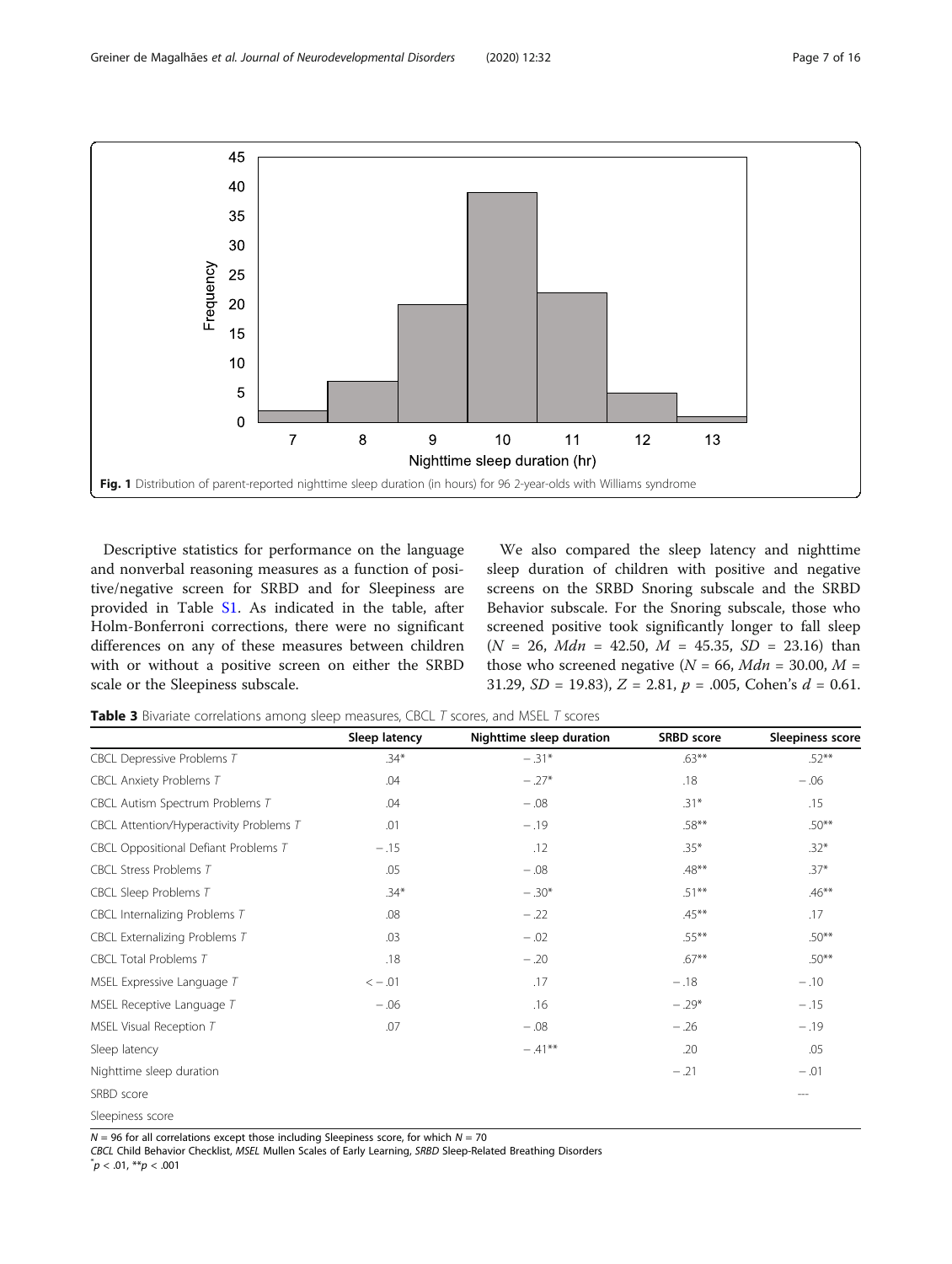| Measure                               | $\boldsymbol{N}$ | M(SD)         | Mdn (IQR)          | Range        | Mann-Whitney U (positive vs. negative) |           |           |  |
|---------------------------------------|------------------|---------------|--------------------|--------------|----------------------------------------|-----------|-----------|--|
|                                       |                  |               |                    |              | Z                                      | р         | Cohen's d |  |
| Sleep latency (min)                   |                  |               |                    |              |                                        |           |           |  |
| SRBD                                  |                  |               |                    |              |                                        |           |           |  |
| Positive                              | 15               | 40.00 (20.96) | 30 (30-60)         | $15 - 90$    | 1.11                                   | .266      | 0.23      |  |
| Negative                              | 81               | 34.49 (21.69) | 30 (18.5-45.0)     | $5 - 90$     |                                        |           |           |  |
| Sleepiness                            |                  |               |                    |              |                                        |           |           |  |
| Positive                              | 21               | 34.38 (17.51) | 30 (17.5-48.5)     | $10 - 60$    | 0.70                                   | .486      | 0.08      |  |
| Negative                              | 49               | 32.82 (21.86) | $30(16-45)$        | $10 - 90$    |                                        |           |           |  |
| Nighttime sleep duration (hr)         |                  |               |                    |              |                                        |           |           |  |
| SRBD                                  |                  |               |                    |              |                                        |           |           |  |
| Positive                              | 15               | 10.05 (1.29)  | $10.5(9-11)$       | $7.5 - 12.3$ | 0.83                                   | .405      | 0.17      |  |
| Negative                              | 81               | 10.42 (1.05)  | $10.5(9.8-11)$     | $7.3 - 13.3$ |                                        |           |           |  |
| Sleepiness                            |                  |               |                    |              |                                        |           |           |  |
| Positive                              | 21               | 10.50 (1.22)  | $10.5(9.6 - 11.4)$ | $8.3 - 13.3$ | 0.07                                   | .944      | 0.01      |  |
| Negative                              | 49               | 10.51 (0.94)  | $10.5(10-11)$      | $8.3 - 12.5$ |                                        |           |           |  |
| CBCL DSM-5-based scales               |                  |               |                    |              |                                        |           |           |  |
| Depressive Problems T                 |                  |               |                    |              |                                        |           |           |  |
| SRBD                                  |                  |               |                    |              |                                        |           |           |  |
| Positive                              | 15               | 67.73 (6.02)  | $67(63 - 72)$      | $56 - 77$    | 5.13                                   | $< .001*$ | 1.21      |  |
| Negative                              | 81               | 56.21 (5.22)  | $56(51-60)$        | $50 - 70$    |                                        |           |           |  |
| Sleepiness                            |                  |               |                    |              |                                        |           |           |  |
| Positive                              | 21               | 61.29 (8.44)  | 60 (54-67)         | $50 - 77$    | 2.45                                   | .014      | 0.86      |  |
| Negative                              | 49               | 55.90 (5.13)  | $56(51-60)$        | $50 - 67$    |                                        |           |           |  |
| Anxiety Problems T                    |                  |               |                    |              |                                        |           |           |  |
| SRBD                                  |                  |               |                    |              |                                        |           |           |  |
| Positive                              | 15               | 52.60 (3.96)  | $51(50-54)$        | $50 - 60$    | 2.13                                   | $.033*$   | 0.37      |  |
| Negative                              | 81               | 51.15 (2.35)  | 50 (50-51)         | $50 - 60$    |                                        |           |           |  |
| Sleepiness                            |                  |               |                    |              |                                        |           |           |  |
| Positive                              | 21               | 50.90 (2.28)  | 50 (50-51)         | $50 - 60$    | 0.20                                   | .843      | 0.05      |  |
| Negative                              | 49               | 51.02 (2.29)  | 50 $(50-51)$       | $50 - 60$    |                                        |           |           |  |
| Autism Spectrum Problems T            |                  |               |                    |              |                                        |           |           |  |
| SRBD                                  |                  |               |                    |              |                                        |           |           |  |
| Positive                              | 15               | 59.47 (7.38)  | 58 (54-61)         | $51 - 79$    | 2.63                                   | $.016*$   | 0.50      |  |
| Negative                              | 81               | 55.74 (7.14)  | $54(51-58)$        | $50 - 87$    |                                        |           |           |  |
| Sleepiness                            |                  |               |                    |              |                                        |           |           |  |
| Positive                              | 21               | 58.05 (8.66)  | $58(51-61)$        | $50 - 87$    | 0.76                                   | .448      | 0.27      |  |
| Negative                              | 49               | 56.12 (6.44)  | $54(51-61)$        | $50 - 70$    |                                        |           |           |  |
| Attention/Hyperactivity<br>Problems T |                  |               |                    |              |                                        |           |           |  |
| SRBD                                  |                  |               |                    |              |                                        |           |           |  |
| Positive                              | 15               | 62.87 (6.42)  | 64 (57-67)         | $54 - 76$    | 4.27                                   | $< .001*$ | 0.95      |  |
| Negative                              | 81               | 54.64 (5.97)  | $52(50-51)$        | $50 - 76$    |                                        |           |           |  |
| Sleepiness                            |                  |               |                    |              |                                        |           |           |  |
| Positive                              | 21               | 60.71 (7.04)  | $60(55.5 - 65.5)$  | $51 - 76$    | 4.50                                   | $< .001*$ | 1.21      |  |

<span id="page-7-0"></span>Table 4 Descriptive statistics for sleep latency, nighttime sleep duration, and CBCL T scores as a function of positive/negative screen for the Pediatric Sleep Questionnaire SRBD scale and Sleepiness subscale  $\overline{a}$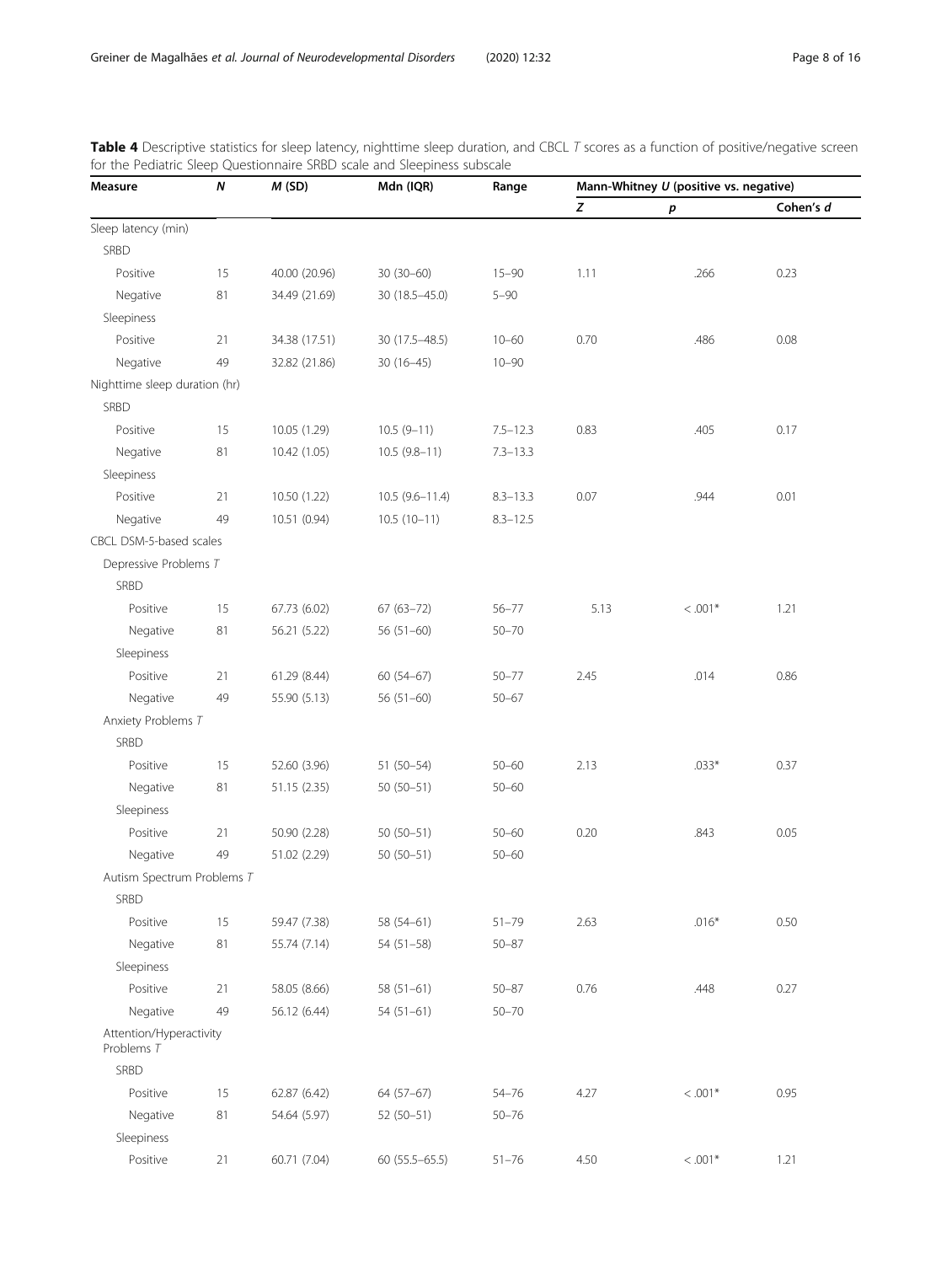| Table 4 Descriptive statistics for sleep latency, nighttime sleep duration, and CBCL T scores as a function of positive/negative screen |
|-----------------------------------------------------------------------------------------------------------------------------------------|
| for the Pediatric Sleep Questionnaire SRBD scale and Sleepiness subscale (Continued)                                                    |

| $\boldsymbol{N}$<br>Measure     |    |               | M(SD)            | Mdn (IQR) | Range | Mann-Whitney U (positive vs. negative) |           |  |  |
|---------------------------------|----|---------------|------------------|-----------|-------|----------------------------------------|-----------|--|--|
|                                 |    |               |                  |           | z     | p                                      | Cohen's d |  |  |
| Negative                        | 49 | 53.41 (5.53)  | 51 (50-54)       | $50 - 76$ |       |                                        |           |  |  |
| Oppositional Defiant Problems T |    |               |                  |           |       |                                        |           |  |  |
| SRBD                            |    |               |                  |           |       |                                        |           |  |  |
| Positive                        | 15 | 56.80 (9.07)  | 52 (50-64)       | $50 - 77$ | 2.77  | $.006*$                                | 0.53      |  |  |
| Negative                        | 81 | 51.30 (2.81)  | 50 (50-51)       | $50 - 64$ |       |                                        |           |  |  |
| Sleepiness                      |    |               |                  |           |       |                                        |           |  |  |
| Positive                        | 21 | 54.33 (6.77)  | 51 (50-57)       | $50 - 70$ | 2.02  | .043                                   | 0.79      |  |  |
| Negative                        | 49 | 51.12 (2.12)  | 50 (50-52)       | $50 - 59$ |       |                                        |           |  |  |
| CBCL 2007 Scale                 |    |               |                  |           |       |                                        |           |  |  |
| Stress Problems T               |    |               |                  |           |       |                                        |           |  |  |
| SRBD                            |    |               |                  |           |       |                                        |           |  |  |
| Positive                        | 15 | 61.27 (10.41) | 63 (53-67)       | $51 - 85$ | 3.87  | $< .001*$                              | 0.83      |  |  |
| Negative                        | 81 | 53.00 (4.12)  | 51 (50-53)       | $50 - 70$ |       |                                        |           |  |  |
| Sleepiness                      |    |               |                  |           |       |                                        |           |  |  |
| Positive                        | 21 | 56.81 (8.61)  | 53 (51-60.5)     | $50 - 85$ | 2.87  | $.004*$                                | 0.66      |  |  |
| Negative                        | 49 | 52.92 (4.37)  | $51(50-53)$      | $50 - 70$ |       |                                        |           |  |  |
| CBCL Higher-order Factor Scales |    |               |                  |           |       |                                        |           |  |  |
| Internalizing Problems T        |    |               |                  |           |       |                                        |           |  |  |
| SRBD                            |    |               |                  |           |       |                                        |           |  |  |
| Positive                        | 15 | 56.80 (6.39)  | 59 (51-60)       | $45 - 68$ | 3.14  | $.002*$                                | 0.67      |  |  |
| Negative                        | 81 | 49.48 (7.94)  | 47 (45-55.5)     | $29 - 66$ |       |                                        |           |  |  |
| Sleepiness                      |    |               |                  |           |       |                                        |           |  |  |
| Positive                        | 21 | 51.43 (8.77)  | 51 (47-58.5)     | $33 - 68$ | 1.04  | .300                                   | 0.21      |  |  |
| Negative                        | 49 | 49.67 (8.04)  | $47(45-56)$      | $29 - 64$ |       |                                        |           |  |  |
| Externalizing Problems T        |    |               |                  |           |       |                                        |           |  |  |
| SRBD                            |    |               |                  |           |       |                                        |           |  |  |
| Positive                        | 15 | 61.20 (9.40)  | 58 (54-65)       | $47 - 80$ | 4.51  | $< .001*$                              | 1.03      |  |  |
| Negative                        | 81 | 47.48 (8.31)  | 46 (40-54)       | $31 - 67$ |       |                                        |           |  |  |
| Sleepiness                      |    |               |                  |           |       |                                        |           |  |  |
| Positive                        | 21 | 57.00 (9.92)  | 56 (50-61)       | $39 - 80$ | 4.09  | $< .001*$                              | 1.22      |  |  |
| Negative                        | 49 | 46.49 (7.97)  | 46 (40-51.5)     | $32 - 64$ |       |                                        |           |  |  |
| Total Problems T                |    |               |                  |           |       |                                        |           |  |  |
| SRBD                            |    |               |                  |           |       |                                        |           |  |  |
| Positive                        | 15 | 62.67 (5.82)  | 62 (57-66)       | $55 - 73$ | 5.19  | $< .001*$                              | 1.25      |  |  |
| Negative                        | 81 | 49.33 (7.40)  | 50 (43-55)       | $31 - 65$ |       |                                        |           |  |  |
| Sleepiness                      |    |               |                  |           |       |                                        |           |  |  |
| Positive                        | 21 | 56.81 (8.07)  | $57(53-61)$      | $40 - 73$ | 3.81  | $< .001*$                              | 1.13      |  |  |
| Negative                        | 49 | 48.33 (7.30)  | 50 $(43 - 53.5)$ | $31 - 65$ |       |                                        |           |  |  |

CBCL Child Behavior Checklist, SRBD Sleep-Related Breathing Disorder, IQR interquartile range, min minutes, hr hours, DSM-5 Diagnostic and Statistical Manual of Mental Disorders-5

\*Difference remains statistically significant after Holm-Bonferroni correction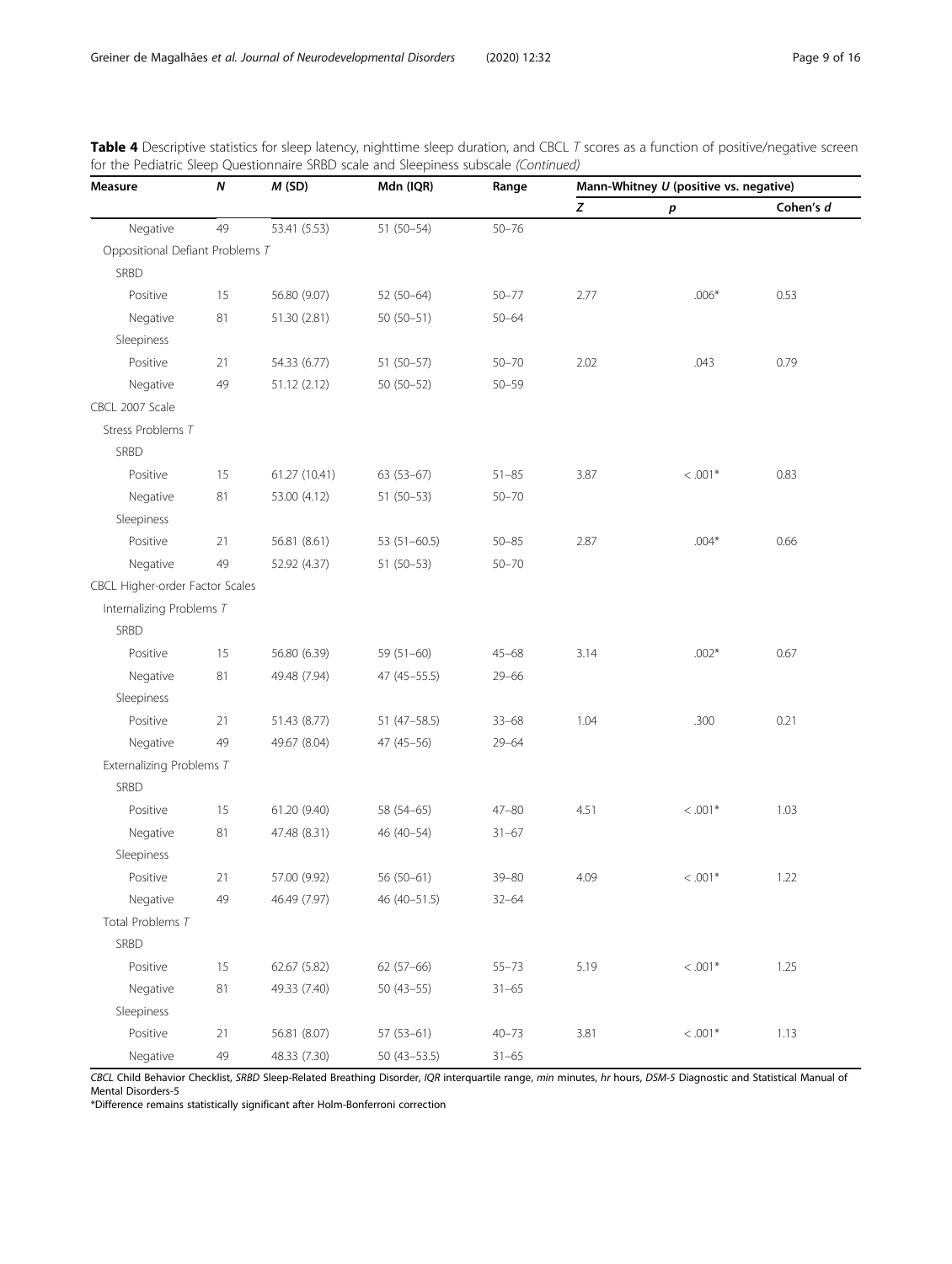Similarly, for the Behavior subscale, children with a positive screen took significantly longer to fall sleep ( $N = 75$ ,  $Mdn = 30.00, M = 37.32, SD = 20.64$  than those with a negative screen ( $N = 21$ ,  $Mdn = 20.00$ ,  $M = 28.33$ ,  $SD =$ 23.78),  $Z = 2.42$ ,  $p = .016$ , Cohen's  $d = 0.51$ . No significant differences were found for nighttime sleep duration or any of the language or nonverbal reasoning measures between groups that screened positive or negative on either the Snoring or Behavior subscales.

For the PSQ Behavior subscale, those with a positive screen had significantly more difficulty than those who screened negative on the Stress (positive:  $Mdn = 53.00$ ,  $M = 54.91$ ,  $SD = 6.64$ ; negative:  $Mdn = 50.00$ ,  $M =$ 52.10,  $SD = 4.17$ ;  $Z = 3.11$ ,  $p = .002$ , Cohen's  $d = 0.65$ ) and Internalizing scales (positive:  $Mdn = 51.00$ ,  $M =$ 51.87,  $SD = 7.71$ ; negative:  $Mdn = 47.00$ ,  $M = 46.38$ , SD  $= 8.21; Z = 2.53, p = .011, \text{ Cohen's } d = 0.53.$  Due to the overlap in items between the PSQ Behavior subscale and the CBCL Attention Deficit/Hyperactivity Problems scale and the Externalizing factor scale, comparisons between positive and negative screen groups were not performed. No significant differences were found on the remaining CBCL scales. For the Snoring subscale, there were no significant differences between those who screened positive and those who screened negative on any of the CBCL scales.

# Correlations among variables to be included in the regression analyses

Bivariate correlations among the variables included in the regression analyses are reported in Table 5. As indicated in the table, all correlations among language and cognitive measures were positive and significant. All of the language measures were positively correlated with nighttime sleep duration and negatively correlated with Sleepiness score, although none of these correlations was strong enough to reach the  $p = .01$  level of statistical significance. CBCL Internalizing Problems T was significantly

negatively correlated with all language and nonverbal reasoning measures and significantly positively correlated with CBCL Externalizing Problems T, which was significantly positively correlated with Sleepiness score.

# Association of language ability and behavior problems with nonverbal reasoning ability and nighttime sleep duration

To better understand the concurrent contributions of nonverbal reasoning ability and nighttime sleep duration to language abilities and behavior problems, five linear multiple regressions were conducted. As indicated in Table [6](#page-10-0), for the three models that included language as the outcome, MSEL Visual Reception  $T$  (large effect) and nighttime sleep duration (small effect) made significant independent contributions and together explained a large amount of the variance, with Visual Reception T uniquely accounting for between 41 and 49% and nighttime sleep duration uniquely accounting for between 4.8 and 5.3%.

As indicated in Table [6](#page-10-0), the fourth model explained a medium amount of the variance in CBCL Internalizing Problems T, with significant independent contributions from MSEL Visual Reception  $T$  (medium effect) and nighttime sleep duration (small effect). Visual Reception T uniquely accounted for 14.4% of the variance and nighttime sleep duration uniquely accounted for 6.3%. The fifth model did not account for a significant amount of variance in CBCL Externalizing Problems T.

# Association of language ability and behavior problems with nonverbal reasoning ability and excessive daytime sleepiness

To investigate the concurrent contributions of nonverbal reasoning ability and excessive daytime sleepiness to language abilities and behavior problems, five linear multiple regressions were conducted. As indicated in Table [7,](#page-11-0) the first three models explained a large amount

|                                  |          | 3        | 4        | 5         | 6        |        | 8        |
|----------------------------------|----------|----------|----------|-----------|----------|--------|----------|
| 1. CDI-EV SS                     | $.88***$ | $.65***$ | $.63***$ | $-.31*$   | .01      | .17    | $-.09$   |
| 2. MSEL Expressive Language T    |          | $.68***$ | $.63***$ | $-.28*$   | $-.05$   | .17    | $-.10$   |
| 3. MSEL Receptive Language $T$   |          |          | $.68***$ | $-.32*$   | $-.05$   | .16    | $-.15$   |
| 4. MSEL Visual Reception T       |          |          |          | $-.36***$ | $-.13$   | $-.08$ | $-.19$   |
| 5. CBCL Internalizing Problems T |          |          |          |           | $.45***$ | $-.22$ | .17      |
| 6. CBCL Externalizing Problems T |          |          |          |           |          | $-.02$ | $.50***$ |
| 7. Nighttime sleep duration      |          |          |          |           |          |        | $-.01$   |
| 8. Sleepiness score              |          |          |          |           |          |        |          |

 $N = 96$  for all correlations except those including Sleepiness score, for which  $N = 70$ 

CDI-EV SS MacArthur-Bates Communicative Development Inventory: Words and Sentences expressive vocabulary standard score, MSEL Mullen Scales of Early Learning, CBCL Child Behavior Checklist \*

 $p^*$  < .01,  $* p < .001$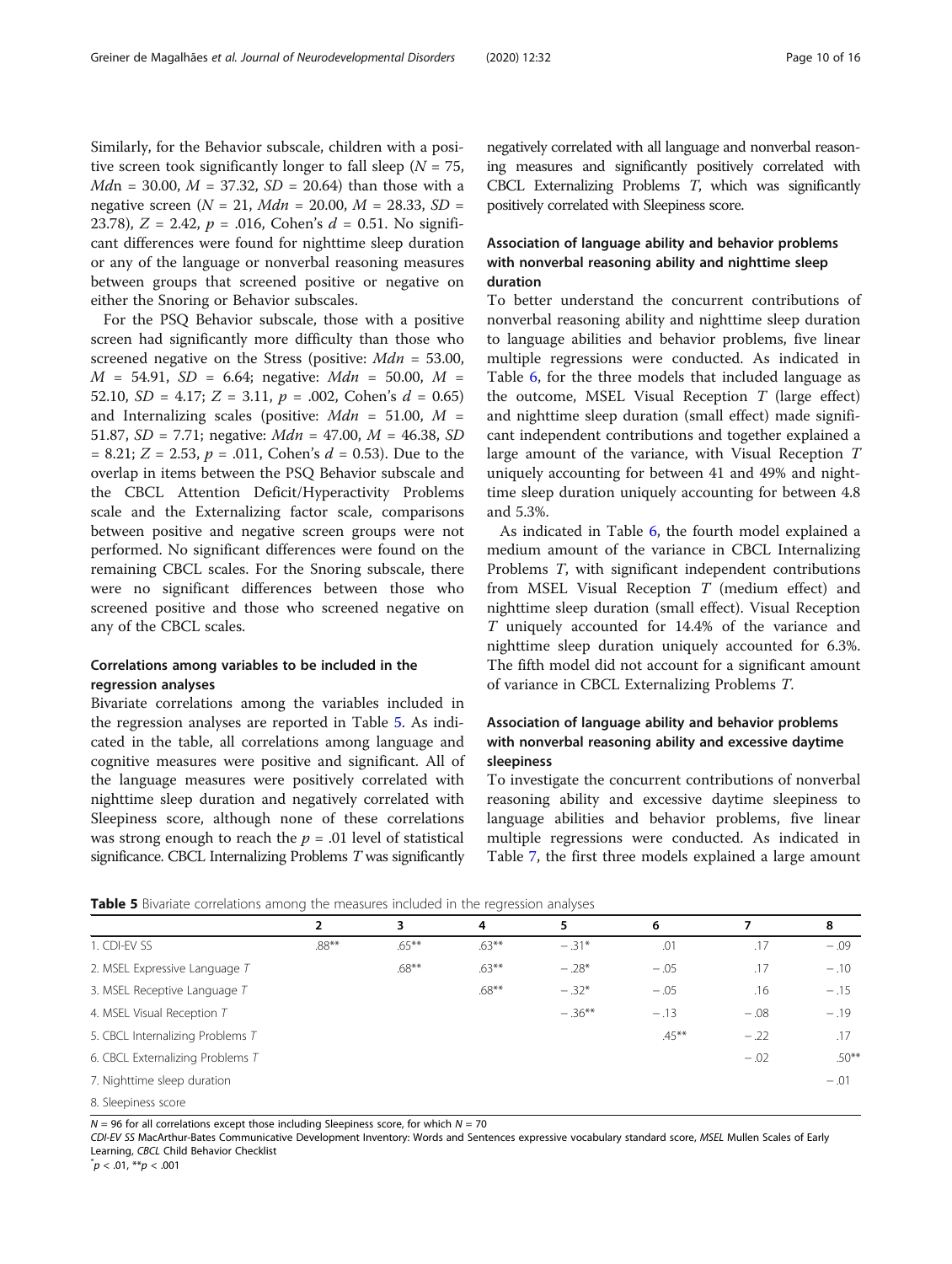| Predictor                        | B       | t       | $p$ -value                                                        | 95% CI for B     | Semi-partial r | Cohen's $f^2$ |
|----------------------------------|---------|---------|-------------------------------------------------------------------|------------------|----------------|---------------|
| 1. CDI-EV SS                     |         |         |                                                                   |                  |                |               |
| Constant                         | 99.50   | 116.91  | < 0.001                                                           | [97.81, 101.19]  |                |               |
| MSEL Visual Reception T          | 0.70    | 8.27    | $< .001*$                                                         | [0.53, 0.87]     | .64            | 0.74          |
| Nighttime sleep duration (hr)    | 2.30    | 2.92    | $.004*$                                                           | [0.74, 3.86]     | .23            | 0.09          |
|                                  |         |         | $R^2 = .44$ , adjusted $R^2 = .43$ , F (2, 93) = 36.75, p < .001  |                  |                |               |
| 2. MSEL Expressive Language T    |         |         |                                                                   |                  |                |               |
| Constant                         | 32.19   | 41.49   | < 0.001                                                           | [30.65, 33.74]   |                |               |
| MSEL Visual Reception T          | 0.64    | 8.33    | $< .001*$                                                         | [0.49, 0.80]     | .65            | 0.75          |
| Nighttime sleep duration (hr)    | 2.02    | 2.82    | $.006*$                                                           | [0.60, 3.45]     | .22            | 0.08          |
|                                  |         |         | $R^2$ = .44, adjusted $R^2$ = .43, F (2, 93) = 37.00, p < .001    |                  |                |               |
| 3. MSEL Receptive Language $T$   |         |         |                                                                   |                  |                |               |
| Constant                         | 31.92   | 38.00   | < 0.001                                                           | [30.25, 33.59]   |                |               |
| MSEL Visual Reception T          | 0.81    | 9.64    | $< .001*$                                                         | [0.64, 0.97]     | .70            | 1.00          |
| Nighttime sleep duration (hr)    | 2.31    | 2.97    | $.004*$                                                           | [0.77, 3.85]     | .22            | 0.09          |
|                                  |         |         | $R^2 = .51$ , adjusted $R^2 = .50$ , F (2, 93) = 48.88, p < .001  |                  |                |               |
| 4. CBCL Internalizing Problems T |         |         |                                                                   |                  |                |               |
| Constant                         | 50.67   | 67.45   | < 0.001                                                           | [49.18, 52.16]   |                |               |
| MSEL Visual Reception T          | $-0.31$ | $-4.11$ | $< .001*$                                                         | $[-0.46, -0.16]$ | $-.38$         | 0.18          |
| Nighttime sleep duration (hr)    | $-1.84$ | $-2.65$ | $.010*$                                                           | $[-3.22, -0.46]$ | $-.25$         | 0.08          |
|                                  |         |         | $R^2 = .19$ , adjusted $R^2 = .18$ , F (2, 93) = 11.14, p < .001  |                  |                |               |
| 5. CBCL Externalizing Problems T |         |         |                                                                   |                  |                |               |
| Constant                         | 49.65   | 49.56   | < .001                                                            | [47.66, 51.64]   |                |               |
| MSEL Visual Reception T          | $-0.12$ | $-1.25$ | .216                                                              | $[-0.32, 0.07]$  | $-.13$         | 0.02          |
| Nighttime sleep duration (hr)    | $-0.28$ | $-0.30$ | .763                                                              | $[-2.12, 1.56]$  | $-.03$         | < 0.01        |
|                                  |         |         | $R^2 = .02$ , adjusted $R^2 = -0.004$ , F (2, 93) = .80, p = .454 |                  |                |               |

<span id="page-10-0"></span>

| Table 6 Multiple regression analyses predicting concurrent language and behavior as a function of nonverbal reasoning and |  |  |  |  |
|---------------------------------------------------------------------------------------------------------------------------|--|--|--|--|
| nighttime sleep duration                                                                                                  |  |  |  |  |

N = 96. CI confidence interval, CDI-EV SS MacArthur-Bates Communicative Development Inventory: Words and Sentences expressive vocabulary standard score, MSEL Mullen Scales of Early Learning, hr hours, CBCL Child Behavior Checklist

\*Effect remains statistically significant after Holm-Bonferroni correction

of the variance in each of the three measures of language abilities. MSEL Visual Reception  $T$  (large effect) was the only significant concurrent predictor, uniquely accounting for between 34.8 and 50.4% of the variance. The fourth model explained a medium amount of the variance in CBCL Internalizing Problems T. MSEL Visual Reception  $T$  (small effect) was the only significant concurrent predictor, uniquely accounting for 12.3% of the variance. The fifth model explained a large amount of the variance in CBCL Externalizing Problems T. Sleepiness score (medium effect) was the only significant concurrent predictor, uniquely accounting for 22.1% of the variance (Table [7](#page-11-0)).

# **Discussion**

In this study, we determined the parent-reported sleep characteristics and problems of a relatively large sample of 2-year-olds with WS and considered whether children who screened positive for SRBD or components of SRBD had more limited language and nonverbal reasoning abilities and more behavior problems than those who screened negative. We also considered potential concurrent contributions of nonverbal reasoning ability, nighttime sleep duration, and excessive daytime sleepiness to expressive language, receptive language, and behavior problems.

# Sleep characteristics and problems in toddlers with Williams syndrome

Nighttime sleep duration for the participants in this study did not differ significantly from same-aged TD children from Bell and Zimmerman's [[55\]](#page-15-0) previous study. This finding is consistent with the findings from the prior study of infants with  $WS$  [\[10](#page-14-0)] and about half of the previous studies for individuals with WS beyond infancy  $[42-44, 46]$  $[42-44, 46]$  $[42-44, 46]$  $[42-44, 46]$  $[42-44, 46]$  (but see  $[11, 47]$  $[11, 47]$  $[11, 47]$ ). As reported in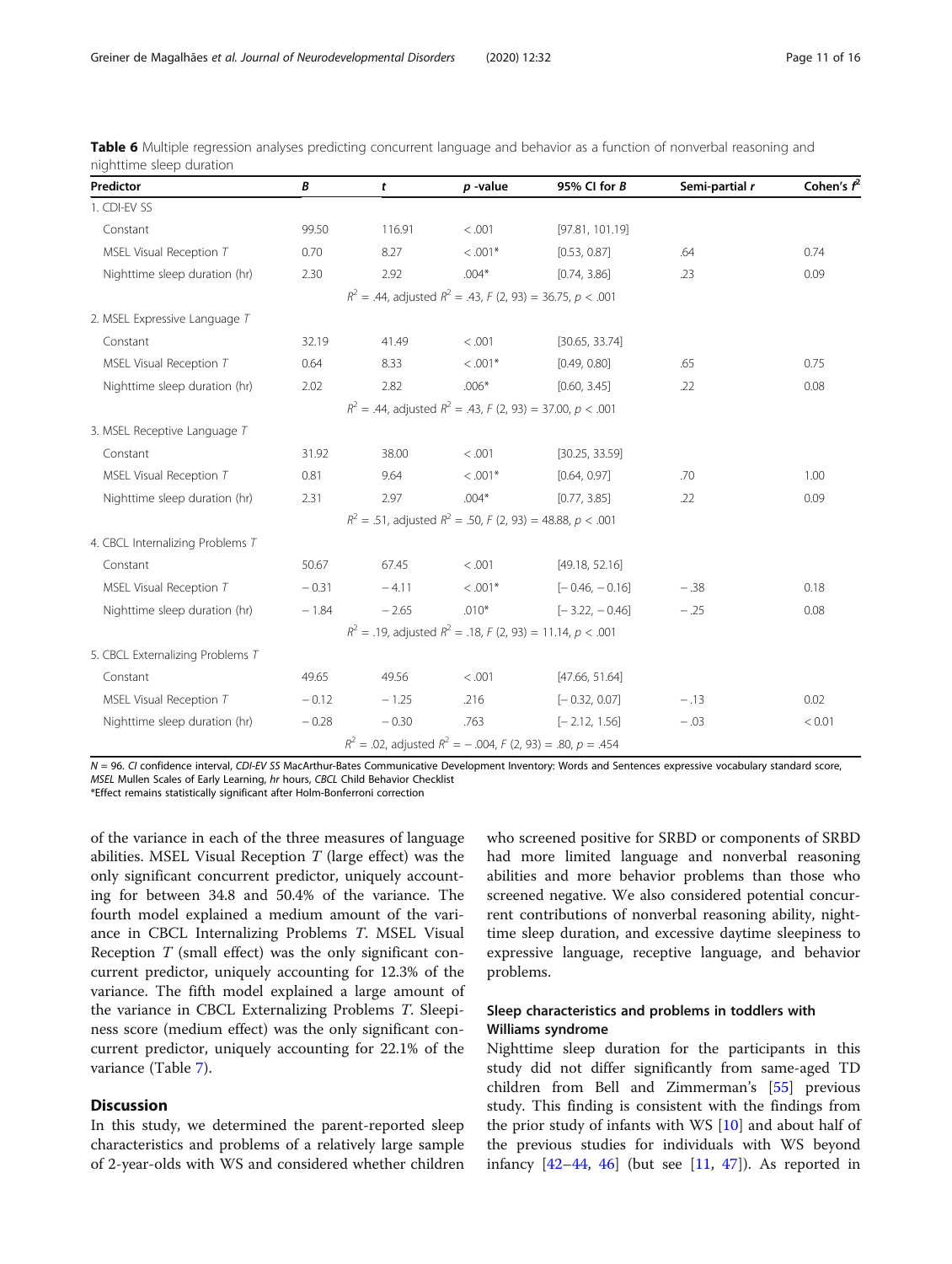| Predictor                        | В       | t       | $p$ -value | 95% CI for B                                                        | Semi-partial r | Cohen's $f^2$ |
|----------------------------------|---------|---------|------------|---------------------------------------------------------------------|----------------|---------------|
| 1. CDI-EV SS                     |         |         |            |                                                                     |                |               |
| Constant                         | 99.84   | 94.96   | < .001     | [97.74, 101.93]                                                     |                |               |
| MSEL Visual Reception T          | 0.66    | 5.96    | $< .001*$  | [0.44, 0.88]                                                        | .59            | 0.53          |
| Sleepiness score                 | 0.28    | 0.24    | .809       | $[-2.03, 2.59]$                                                     | .02            | $-0.06$       |
|                                  |         |         |            | $R^2 = 0.35$ , adjusted $R^2 = 0.33$ , F (2, 67) = 18.16, p < 0.001 |                |               |
| 2. MSEL Expressive Language T    |         |         |            |                                                                     |                |               |
| Constant                         | 32.00   | 36.37   | < 0.001    | [30.25, 33.76]                                                      |                |               |
| MSEL Visual Reception T          | 0.65    | 7.08    | $< .001*$  | [0.47, 0.84]                                                        | .65            | 0.75          |
| Sleepiness score                 | 0.25    | 0.26    | .795       | $[-1.68, 2.19]$                                                     | .02            | 0.07          |
|                                  |         |         |            | $R^2 = .43$ , adjusted $R^2 = .42$ , F (2, 67) = 25.60, p < .001    |                |               |
| 3. MSEL Receptive Language T     |         |         |            |                                                                     |                |               |
| Constant                         | 32.31   | 31.82   | < 0.001    | [30.29, 34.34]                                                      |                |               |
| MSEL Visual Reception T          | 0.90    | 8.42    | $< .001*$  | [0.69, 1.11]                                                        | .71            | 1.06          |
| Sleepiness score                 | $-0.24$ | $-0.22$ | .829       | $[-2.48, 1.99]$                                                     | $-.02$         | 0.12          |
|                                  |         |         |            | $R^2 = .53$ , adjusted $R^2 = .51$ , F (2, 67) = 37.04, p < .001    |                |               |
| 4. CBCL Internalizing Problems T |         |         |            |                                                                     |                |               |
| Constant                         | 50.01   | 54.15   | < .001     | [48.17, 51.86]                                                      |                |               |
| MSEL Visual Reception T          | $-0.30$ | $-3.07$ | $.003*$    | $[-0.49, -0.10]$                                                    | $-.35$         | 0.14          |
| Sleepiness score                 | 0.93    | 0.91    | .364       | $[-1.10, 2.96]$                                                     | .10            | 0.01          |
|                                  |         |         |            | $R^2$ = .15, adjusted $R^2$ = .12, F (2, 67) = 5.86, p = .005       |                |               |
| 5. CBCL Externalizing Problems T |         |         |            |                                                                     |                |               |
| Constant                         | 49.56   | 48.26   | < .001     | [47.51, 51.61]                                                      |                |               |
| MSEL Visual Reception T          | $-0.10$ | $-0.89$ | .377       | $[-0.31, 0.12]$                                                     | $-.09$         | 0.01          |
| Sleepiness score                 | 5.09    | 4.50    | $< 0.001*$ | [2.83, 7.35]                                                        | .47            | 0.30          |
|                                  |         |         |            | $R^2$ = .26, adjusted $R^2$ = .24, F (2, 67) = 11.66, p < .001      |                |               |

<span id="page-11-0"></span>

|            | Table 7 Multiple regression analyses predicting concurrent language and behavior as a function of nonverbal reasoning and |  |  |  |
|------------|---------------------------------------------------------------------------------------------------------------------------|--|--|--|
| sleepiness |                                                                                                                           |  |  |  |

N = 70. CI confidence interval, CDI-EV SS MacArthur-Bates Communicative Development Inventory: Words and Sentences expressive vocabulary standard score, MSEL Mullen Scales of Early Learning, CBCL Child Behavior Checklist

\*Effect remains statistically significant after Holm-Bonferroni correction

previous studies  $([41-43, 47]$  $([41-43, 47]$  $([41-43, 47]$  $([41-43, 47]$  $([41-43, 47]$  $([41-43, 47]$  but see [\[10](#page-14-0)]), sleep latency was quite long for many participants. Many participants had restless sleep (previously reported by [\[41](#page-15-0), [46\]](#page-15-0)) and/ or had difficulty falling back asleep if they woke up at night (previously reported by [[41,](#page-15-0) [42](#page-15-0)]). The majority evidenced attention difficulties as measured by the PSQ Behavior scale, consistent with prior findings for young children with WS on both the CBCL [\[60\]](#page-15-0) and DSM-IVbased diagnostic interviews with parents [\[22\]](#page-14-0).

Our results suggest that the rate of SRBD for toddlers with WS is higher than that for toddlers in the general population [[33\]](#page-14-0). The finding that a third of our sample evidenced excessive daytime sleepiness problems and almost a third snored is consistent with results for adolescents and adults with WS [[44\]](#page-15-0). These results also are consistent with previous reports [\[6](#page-14-0), [8\]](#page-14-0) that sleep disturbances are highly prevalent in children with neurodevelopmental disorders relative to TD children.

# Comparison of children who did or did not screen positive on the PSQ SRBD scale and subscales

After Holm-Bonferroni correction, we did not find significant differences between the toddlers with WS who screened positive on the PSQ SRBD scale or subscales and the toddlers who screened negative on any of the language or nonverbal reasoning variables. The lack of significant differences may reflect a lack of power due to the small sample sizes for children who screened positive on the SRBD scale or subscales.

Consistent with prior findings for TD children [[34\]](#page-14-0), 2 year-olds with WS who screened positive for SRBD had significantly more behavior problems than those who screened negative. We found large effect sizes for depressive problems, attention deficit/ hyperactivity problems, stress problems, and externalizing problems overall and a medium effect size for internalizing problems. A similar pattern of effects was found for those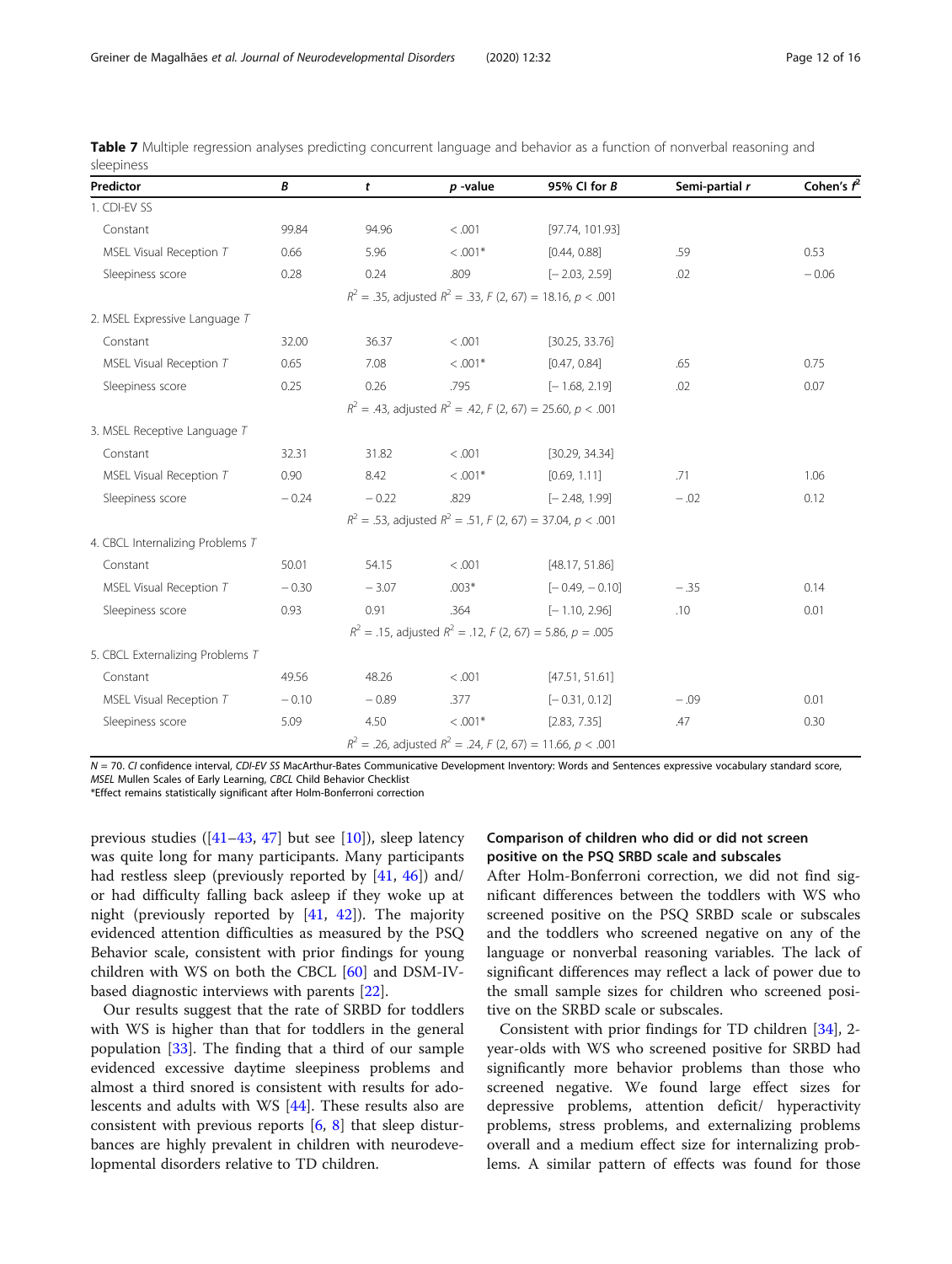who screened positive for excessive daytime sleepiness, even if they did not screen positive for SRBD. This pattern is similar to that reported by O'Brien et al. [\[26](#page-14-0)], who found that sleepiness rather than SRBD was driving the relations between sleep problems and aggressive behavior for TD school-aged children. These results highlight the importance of assessing sleep problems such as SRBD and excessive daytime sleepiness early in life in children with neurodevelopmental disorders since these problems may underlie and/or exacerbate observed behavior problems.

# Nonverbal reasoning ability, nighttime sleep duration, and excessive daytime sleepiness as concurrent

contributors to language ability and behavior problems Previous studies of TD preschoolers [\[4](#page-14-0), [61](#page-15-0)] and children with Down syndrome [\[11](#page-14-0)] have demonstrated a significant relation between nighttime sleep duration and vocabulary development. The prior small-sample studies of young children with WS [[11](#page-14-0), [47](#page-15-0)], both of which included children varying in age by several years, also suggested a possible relation, although the results for expressive vocabulary were mixed.

In the present study, we found significant concurrent relations between nighttime sleep duration and both expressive language and receptive language—even after controlling for nonverbal reasoning ability—for a considerably larger sample of children over a very narrow age range. Importantly, the present study extended prior findings for young children with WS by demonstrating relations not only with parent report measures of vocabulary but also with direct assessments of children's expressive and receptive language, even after accounting for nonverbal reasoning ability, a major potentially confounding variable that was not considered in previous studies. The effect size for nighttime sleep duration on early language development has consistently been small. In contrast, the effect size for nonverbal reasoning ability was large for each of the language measures considered in the present study. This pattern suggests that in future studies of the impact of sleep variables on language ability, nonverbal reasoning ability also should be assessed.

This is the first study to demonstrate significant concurrent relations between sleep variables and behavior problems in children with WS. In particular, similar to previous findings for TD children [\[34\]](#page-14-0), nighttime sleep duration had a small but significant concurrent relation with internalizing behavior problems in 2-year-olds with WS. Shorter nighttime sleep duration was significantly associated with increased internalizing problems even after accounting for nonverbal reasoning ability, which had a medium effect. The concurrent relation between nighttime sleep duration and externalizing behavior problems was not statistically significant. Daytime sleepiness did not have a significant concurrent relation with language ability or internalizing problems for 2-year-olds with WS. However, consistent with prior findings for TD children [\[26](#page-14-0), [27](#page-14-0)], daytime sleepiness was a significant concurrent contributor to externalizing problems. Higher levels of daytime sleepiness were significantly associated with increased externalizing problems, even after accounting for nonverbal reasoning ability, which did not have a significant effect.

# Limitations

The results of the present study should be interpreted in the context of certain limitations. First, this study was not sufficiently powered to conclusively determine if the nonverbal reasoning or language abilities of 2-year-olds with WS who screened positive for SRBD were more limited than those who screened negative. This is because only 15 of 96 children met criteria for SRBD. However, the effects of SRBD on behavior were so pervasive that we found significant and large differences between the SRBD screen-positive and screen-negative groups despite the small size of the screen-positive group.

Another limitation is that our measure of nighttime sleep duration is almost certainly an overestimate of the amount of time the participants were asleep between when they first fell asleep at night and when they woke up in the morning. This is because our measure did not take into account the duration of any nighttime awakenings. More generally, parent report has been shown to overestimate sleep duration compared to actigraphy [[62\]](#page-15-0). In future studies, this limitation would be best addressed by using actigraphy in conjunction with parental report [[62](#page-15-0)]. Although sleep diaries would document some nighttime awakenings, individual differences in children in whether or how loudly they vocalized or cried after waking up at night and individual differences among parents in how much noise was necessary to awaken them would affect parents' detection of nighttime awakenings, introducing unintended sources of variability.

It also is possible that some of the shared variance between sleep variables as assessed by the PSQ and expressive language as measured by the CDI or behavior as measured by the CBCL is due to common-method variance, as the PSQ, CDI, and CBCL are all parent report measures. In this context, it is important to note that the amount of unique variance explained by the sleep variables in expressive language as measured by parent report on the CDI and by performance on the examineradministered MSEL Expressive Language scale was highly similar. In addition, Gwilliam et al. [\[63\]](#page-15-0) recently reported a very strong correlation between parentreported and actigraphy-based nighttime sleep duration for a small sample of 24-month-olds with WS. These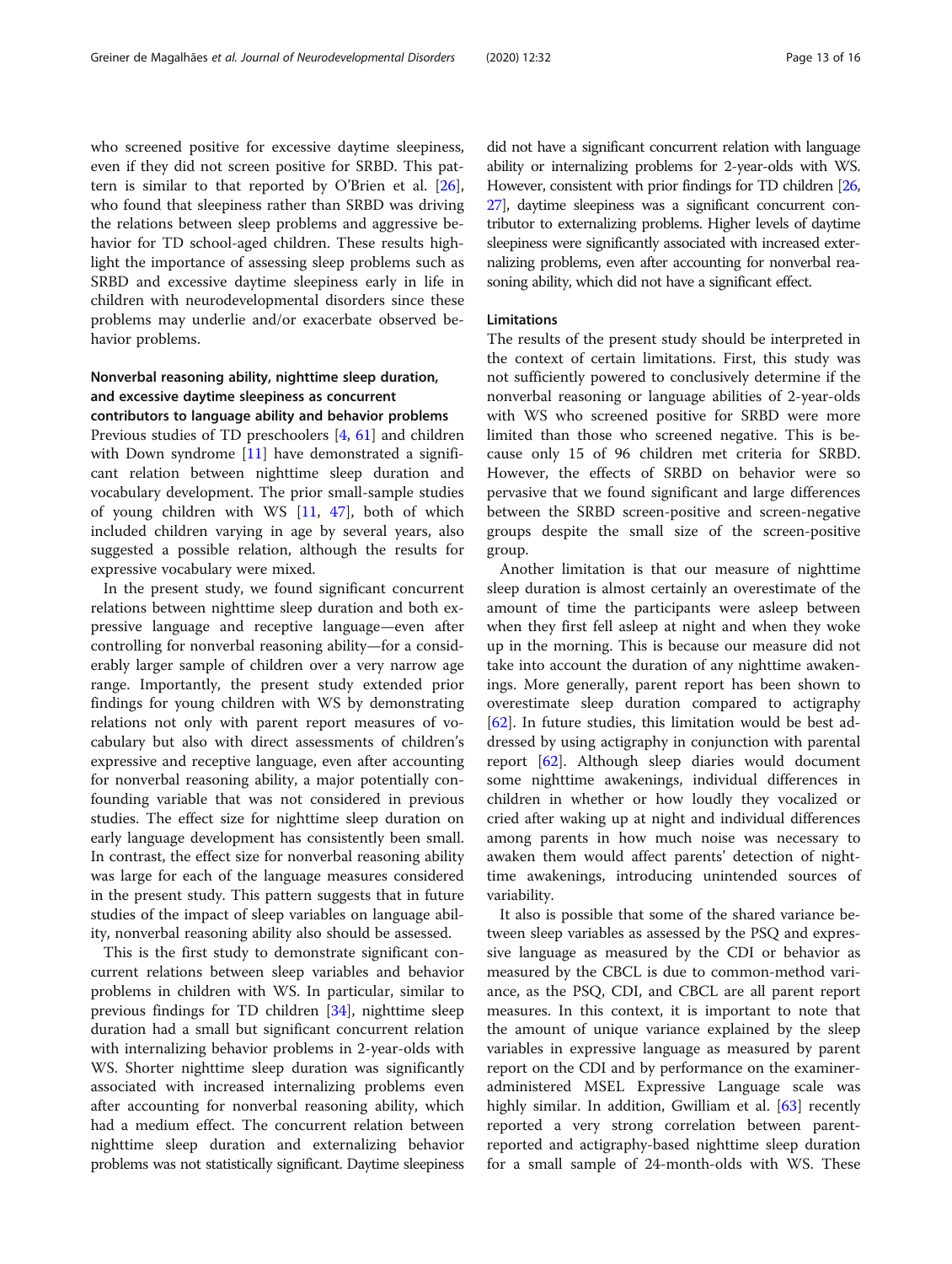<span id="page-13-0"></span>findings reduce the likelihood that the significant findings in the present study are due primarily to commonmethod variance.

Finally, the cross-sectional nature and correlational design of the present study do not allow us to draw conclusions about causality. Longitudinal studies are needed to identify the pathways through which early sleep problems and nighttime sleep duration may affect later language development and/or behavior.

# Conclusions

The prevalence of positive screens for SRBD and other sleep problems among 2-year-olds with WS is higher than expected for children in the general population. Furthermore, 2-year-olds with WS who screened positive for SRBD evidenced significantly more difficulties with internalizing behavior, externalizing behavior, and stress, and those who screened positive for excessive daytime sleepiness evidenced significantly more difficulties with externalizing behavior and stress than did those who screened negative. Screening for SRBD, excessive daytime sleepiness, and other sleep problems should be standard practice when evaluating children with WS, and more generally, young children with neurodevelopmental disorders. These findings also support the need for studies to determine whether targeted early intervention for SRBD or its components for young children with WS or more generally for young children with neurodevelopmental disorders would reduce the rate or level of early behavior problems.

For very young children with WS, nighttime sleep duration is positively associated with language development—as measured by both parent report and examiner-administered standardized assessment—after taking into account the contribution of nonverbal reasoning ability. In addition, nighttime sleep duration is negatively associated with parent-reported internalizing behavior problems, and excessive daytime sleepiness is positively associated with parent-reported externalizing problems, after taking into account the children's nonverbal reasoning ability. These patterns parallel prior findings for TD toddlers. Provision of guidance regarding good sleep hygiene by pediatricians and early intervention specialists and support in implementing these guidelines has the potential to improve developmental outcomes. It is important that behavioral strategies such as a consistent sleep-wake schedule and a calming bedtime routine that maximizes the likelihood that the child will be able to self-calm after awakening during the night be offered to parents of young children with WS in both oral and written form. These strategies have been shown to increase nighttime sleep duration both in young TD children [[64](#page-15-0)] and, when provided with appropriate modifications, in children with neurodevelopmental disorders

[[65\]](#page-15-0). Ongoing support, including tracking of implementation and effectiveness, will almost certainly be needed. Results of intervention studies including children with WS that focus on these types of behavioral strategies with or without medications such as melatonin could lead to recommendations targeted to maximize developmental outcomes for children with this syndrome.

## Supplementary Information

The online version contains supplementary material available at [https://doi.](https://doi.org/10.1186/s11689-020-09336-z) [org/10.1186/s11689-020-09336-z](https://doi.org/10.1186/s11689-020-09336-z).

Additional file 1: Table S1. Descriptive statistics for CDI expressive vocabulary standard scores and Mullen Scales of Early Learning T-scores as a function of positive/negative screen on the Pediatric Sleep Questionnaire SRBD scale and Sleepiness subscale.

## Abbreviations

CBCL: Child Behavior Checklist; CDI: MacArthur-Bates Communicative Development Inventory: Words and Sentences; CI: Confidence interval; DSM: Diagnostic and Statistical Manual of Mental Disorders; EV: Expressive vocabulary; IQR: Interquartile range; MSEL: Mullen Scales of Early Learning; PSQ: Pediatric Sleep Questionnaire; SRBD: Sleep-Related Breathing Disorder; SS: Standard score; TD: Typically developing; WS: Williams syndrome

#### Acknowledgements

We thank the families who participated in this study and the current and past members of the Neurodevelopmental Sciences Laboratory at the University of Louisville who assisted us with this project.

#### Authors' contributions

All authors conceptualized the project. CBM oversaw data collection and designed the analysis strategy. CGM conducted the analyses and drafted the manuscript, which was revised by LMO and CBM. All authors read and approved the final manuscript.

#### Funding

This project was funded by grants from the National Institute of Child Health and Human Development (R37 HD29957), the National Institute of Neurological Disorders and Stroke (R01 NS35102), and the Williams Syndrome Association (WSA 0104, WSA 0111) to the corresponding author. The second author's work on this project was partially supported by a grant from the National Heart, Lung, and Blood Institute (R01 HL10599; Ronald D. Chervin, PI).

#### Availability of data and materials

The data analyzed for this paper can be made available upon a reasonable request to the corresponding author.

#### Ethics approval and consent to participate

This project was reviewed and approved by the Institutional Review Boards of the University of Louisville. Written informed consent was obtained from parents or legal guardians of all participants.

#### Consent for publication

Not applicable.

#### Competing interests

The authors declare that they have no competing interests.

#### Author details

<sup>1</sup>Department of Psychological and Brain Sciences, University of Louisville, 317 Life Sciences Building, Louisville, KY 40204, USA. <sup>2</sup>Sleep Disorders Center Department of Neurology, University of Michigan, Ann Arbor, USA.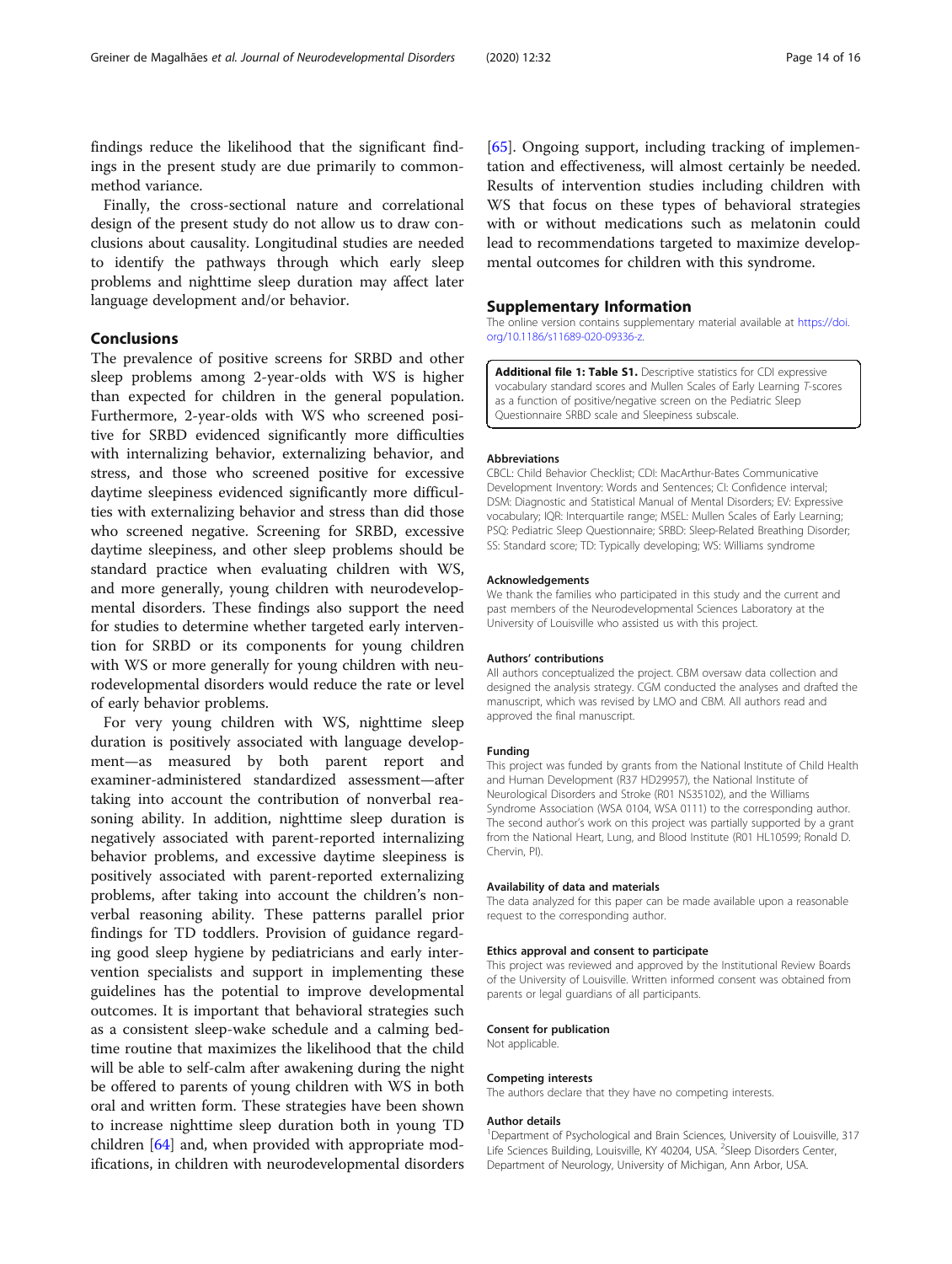<span id="page-14-0"></span>Received: 27 April 2020 Accepted: 5 November 2020 Published online: 20 November 2020

#### References

- 1. Reynaud E, Vecchierini MF, Heude B, Charles MA, Plancoulaine S. Sleep and its relation to cognition and behaviour in preschool-aged children of the general population: a systematic review. J Sleep Res. 2018;27(3):1–13 Available from: [http://doi.wiley.com/10.1111/jsr.12636.](http://doi.wiley.com/10.1111/jsr.12636)
- Meltzer LJ, Montgomery-Downs HE. Sleep in the family. Pediatr Clin N Am. 2011;58(3):765–774. Available from: http://doi.org/[https://doi.org/10.1016/j.](https://doi.org/10.1016/j.pcl.2011.03.010) [pcl.2011.03.010](https://doi.org/10.1016/j.pcl.2011.03.010).
- 3. Smithson L, Baird T, Tamana SK, Lau A, Mariasine J, Chikuma J, et al. Shorter sleep duration is associated with reduced cognitive development at two years of age. Sleep Med. 2018;48:131–139. Available from: https://doi.org/ [https://doi.org/10.1016/j.sleep.2018.04.005.](https://doi.org/10.1016/j.sleep.2018.04.005)
- Lam JC, Mahone EM, Mason T, Scharf SM. The effects of napping on cognitive function in preschoolers. J Dev Behav Pediatr. 2011;32(2):90–7 Available from: <http://www.ncbi.nlm.nih.gov/pubmed/21217402>.
- 5. Touchette E, Petit D, Séguin JR, Boivin M, Tremblay RE, Montplaisir JY. Associations between sleep duration patterns and behavioral/cognitive functioning at school entry. Sleep. 2007;30(9):1213–1219. Available from: https://doi.org/<https://doi.org/10.1093/sleep/30.9.1213>.
- 6. Blackmer AB, Feinstein JA. Management of sleep disorders in children with neurodevelopmental disorders: a review. Pharmacotherapy. 2016;36(1):84– 98. Available from: https://doi.org[/https://doi.org/10.1002/phar.1686](https://doi.org/10.1002/phar.1686).
- 7. Reynolds AM, Soke GN, Sabourin KR, Hepburn S, Katz T, Wiggins LD, et al. Sleep problems in 2-to 5-year-olds with autism spectrum disorder and other developmental delays. Pediatrics. 2019;143(3):1–9. Available from: https://doi. org/<https://doi.org/10.1542/peds.2018-0492>.
- 8. Robinson-Shelton A, Malow BA. Sleep disturbances in neurodevelopmental disorders. Curr Psychiatry Rep. 2016;18(1):1–8. Available from: https://doi.org/ <https://doi.org/10.1007/s11920-015-0638-1>.
- Tietze AL, Blankenburg M, Hechler T, Michel E, Koh M, Schlüter B, et al. Sleep disturbances in children with multiple disabilities. Sleep Med Rev 2012;16(2):117–127. Available from: http://dx.doi.org/[https://doi.org/10.1016/](https://doi.org/10.1016/j.smrv.2011.03.006) [j.smrv.2011.03.006](https://doi.org/10.1016/j.smrv.2011.03.006).
- 10. Abel EA, Tonnsen BL. Sleep phenotypes in infants and toddlers with neurogenetic syndromes. Sleep Med. 2017;38:130–134. Available from: https://doi.org/[https://doi.org/10.1016/j.sleep.2017.07.014.](https://doi.org/10.1016/j.sleep.2017.07.014)
- 11. D'Souza D, D'Souza H, Horváth K, Plunkett K, Karmiloff-Smith A. Sleep is atypical across neurodevelopmental disorders in infants and toddlers: a cross-syndrome study. Res Dev Disabil. 2020;97(103549):1–12. Available from: https://doi.org/<https://doi.org/10.1016/j.ridd.2019.103549>.
- 12. Edgin JO, Tooley U, Demara B, Nyhuis C, Anand P, Spanò G. Sleep disturbance and expressive language development in preschool-age children with down syndrome. Child Dev. 2015;86(6):1984–1998. Available from: https://doi.org/[https://doi.org/10.1111/cdev.12443.](https://doi.org/10.1111/cdev.12443)
- 13. Didden R, Korzilius H, Van Aperlo B, Van Overloop C, De Vries M. Sleep problems and daytime problem behaviours in children with intellectual disability. J Intellect Disabil Res. 2002;46(7):537–547. Available from: https:// doi.org[/https://doi.org/10.1046/j.1365-2788.2002.00404.x.](https://doi.org/10.1046/j.1365-2788.2002.00404.x)
- 14. Lindor E, Sivaratnam C, May T, Stefanac N, Howells K, Rinehart N. Problem behavior in autism spectrum disorder: considering core symptom severity and accompanying sleep disturbance. Front Psychiatry. 2019;10(487):1–10. Available from: http://doi.org/<https://doi.org/10.3389/fpsyt.2019.00487>.
- 15. Schreck KA, Mulick JA, Smith AF. Sleep problems as possible predictors of intensified symptoms of autism. Res Dev Disabil. 2004;25(1):57–66. Available from: https://doi.org/<https://doi.org/10.1016/j.ridd.2003.04.007>.
- 16. Strømme P, Bjørnstad PG, Ramstad K. Prevalence estimation of Williams syndrome. J Child Neurol. 2002;17(4):269–271. Available from: https://doi. org/<https://doi.org/10.1177/088307380201700406>.
- 17. Hillier LDW, Fulton RS, Fulton LA, Graves TA, Pepin KH, Wagner-McPherson C, et al. The DNA sequence of human chromosome 7. Nature. 2003; 424(6945):157–164. Available from: https://doi.org[/https://doi.org/10.1038/](https://doi.org/10.1038/nature01782) [nature01782](https://doi.org/10.1038/nature01782).
- 18. Mervis CB, Robinson BF, Bertrand J, Morris CA, Klein-Tasman BP, Armstrong SC. The Williams syndrome cognitive profile. Brain Cogn. 2000;44(3):604– 628. Available from: https://doi.org/[https://doi.org/10.1006/brcg.2000.1232.](https://doi.org/10.1006/brcg.2000.1232)
- 19. Mervis CB, John AE. Cognitive and behavioral characteristics of children with Williams syndrome: Implications for intervention approaches. Am J

Med Genet Part C Semin Med Genet. 2010;154(2):229–248. Available from: https://doi.org/[https://doi.org/10.1002/ajmg.c.30263.](https://doi.org/10.1002/ajmg.c.30263)

- 20. Mervis CB, John AE. Precursors to language and early language development in Williams syndrome. In: Farran EK, Karmiloff-Smith A, editors. Neurodevelopmental disorders across the lifespan: a neuroconstructivist approach. Oxford: Oxford University Press; 2012. 187–204. Available from: https://doi.org/<https://doi.org/10.1093/acprof:oso/9780199594818.003.0055>.
- 21. Becerra AM, Mervis CB. Age at onset of declarative gestures and 24-month expressive vocabulary predict later language and intellectual abilities in young children with Williams syndrome. Front Psychol. 2019;10(2648):1–14. Available from: https://doi.org[/https://doi.org/10.3389/fpsyg.2019.02648.](https://doi.org/10.3389/fpsyg.2019.02648)
- 22. Leyfer OT, Woodruff-Borden J, Klein-Tasman BP, Fricke JS, Mervis CB. Prevalence of psychiatric disorders in 4 to 16-year-olds with Williams syndrome. Am J Med Genet Part B Neuropsychiatr Genet. 2006;141(6):615– 622. Available from: https://doi.org/[https://doi.org/10.1002/ajmg.b.30344.](https://doi.org/10.1002/ajmg.b.30344)
- 23. Achenbach TM, Rescorla LA. Manual for the ASEBA preschool forms and profiles. Burlington: University of Vermont, Research Center for Children, Youth, and Families; 2000.
- 24. Pérez-García D, Brun-Gasca C, Pérez-Jurado LA, Mervis CB. Behavioral profiles of children with Williams syndrome from Spain and the United States: cross-cultural similarities and differences. Am J Intellect Dev Disabil. 2017; 122(2):156–172. Available from: https://doi.org[/https://doi.org/10.1352/1944-](https://doi.org/10.1352/1944-7558-122.2.156) [7558-122.2.156.](https://doi.org/10.1352/1944-7558-122.2.156)
- 25. Chaput JP, Gray CE, Poitras VJ, Carson V, Gruber R, Birken CS, et al. Systematic review of the relationships between sleep duration and health indicators in the early years (0-4 years). BMC Public Health. 2017; 17(855):91–107. Available from: https://doi.org[/https://doi.org/10.1186/](https://doi.org/10.1186/s12889-017-4850-2) [s12889-017-4850-2](https://doi.org/10.1186/s12889-017-4850-2).
- 26. O'Brien LM, Lucas NH, Felt BT, Hoban TF, Ruzicka DL, Jordan R, et al. Aggressive behavior, bullying, snoring, and sleepiness in schoolchildren. Sleep Med. 2011;12(7):652–658. Available from: https://doi.org[/https://doi.](https://doi.org/10.1016/j.sleep.2010.11.012) [org/10.1016/j.sleep.2010.11.012.](https://doi.org/10.1016/j.sleep.2010.11.012)
- 27. Calhoun SL, Fernandez-Mendoza J, Vgontzas AN, Mayes SD, Tsaoussoglou M, Rodriguez-Muñoz A, et al. Learning, attention/hyperactivity, and conduct problems as sequelae of excessive daytime sleepiness in a general population study of young children. Sleep. 2012;35(5):627–632. Available from: http://doi.org/[https://doi.org/10.5665/sleep.1818.](https://doi.org/10.5665/sleep.1818)
- 28. Hvolby A. Associations of sleep disturbance with ADHD: Implications for treatment. ADHD Atten Deficit Hyperact Disord. 2015;7(1):1–18 Available from: [http://www.ncbi.nlm.nih.gov/pubmed/25127644.](http://www.ncbi.nlm.nih.gov/pubmed/25127644)
- 29. Schneider HE, Lam JC, Mahone EM. Sleep disturbance and neuropsychological function in young children with ADHD. Child Neuropsychol. 2016;22(4):493–506 Available from: [http://www.ncbi.nlm.nih.](http://www.ncbi.nlm.nih.gov/pubmed/25765292) [gov/pubmed/25765292](http://www.ncbi.nlm.nih.gov/pubmed/25765292).
- 30. Owens JA. The ADHD and sleep conundrum: A review. J Dev Behav Pediatr. 2005;26(4):312–322. Available from: http://doi.org/[https://doi.org/10.1097/](https://doi.org/10.1097/00004703-200508000-00011) [00004703-200508000-00011.](https://doi.org/10.1097/00004703-200508000-00011)
- 31. Sung V, Hiscock H, Sciberras E, Efron D. Sleep problems in children with attention-deficit/hyperactivity disorder: prevalence and the effect on the child and family. Arch Pediatr Adolesc Med. 2008;162(4):336–42 Available from: [http://www.ncbi.nlm.nih.gov/pubmed/18391142.](http://www.ncbi.nlm.nih.gov/pubmed/18391142)
- 32. Lycett K, Sciberras E, Mensah FK, Hiscock H. Behavioral sleep problems and internalizing and externalizing comorbidities in children with attentiondeficit/hyperactivity disorder. Eur Child Adolesc Psychiatry. 2014;24(1):31–40. Available from: https://doi.org[/https://doi.org/10.1007/s00787-014-0530-2.](https://doi.org/10.1007/s00787-014-0530-2)
- 33. O'Brien LM. Sleep-related breathing disorder, cognitive functioning, and behavioral-psychiatric syndromes in children. Sleep Med Clin. 2015;10(2): 169–179. Available from: http://doi.org[/https://doi.org/10.1016/j.jsmc.](https://doi.org/10.1016/j.jsmc.2015.02.005) [2015.02.005.](https://doi.org/10.1016/j.jsmc.2015.02.005)
- 34. Tamana SK, Smithson L, Lau A, Mariasine J, Young R, Chikuma J, et al. Parent-reported symptoms of sleep-disordered breathing are associated with increased behavioral problems at 2 years of age: The Canadian healthy infant longitudinal development birth cohort study. Sleep. 2018;41(1):1–9. Available from: http://doi.org/[https://doi.org/10.1093/sleep/zsx177.](https://doi.org/10.1093/sleep/zsx177)
- 35. Chervin RD, Hedger K, Dillon JE, Pituch KJ. Pediatric sleep questionnaire (PSQ): validity and reliability of scales for sleep-disordered breathing, snoring, sleepiness, and behavioral problems. Sleep Med. 2000;1(1):21– 32. Available from: http://doi.org/[https://doi.org/10.1016/S1389-](https://doi.org/10.1016/S1389-9457(99)00009-X) [9457\(99\)00009-X](https://doi.org/10.1016/S1389-9457(99)00009-X).
- 36. Hunter SJ, Gozal D, Smith DL, Philby MF, Kaylegian J, Kheirandish-Gozal L. Effect of sleep-disordered breathing severity on cognitive performance